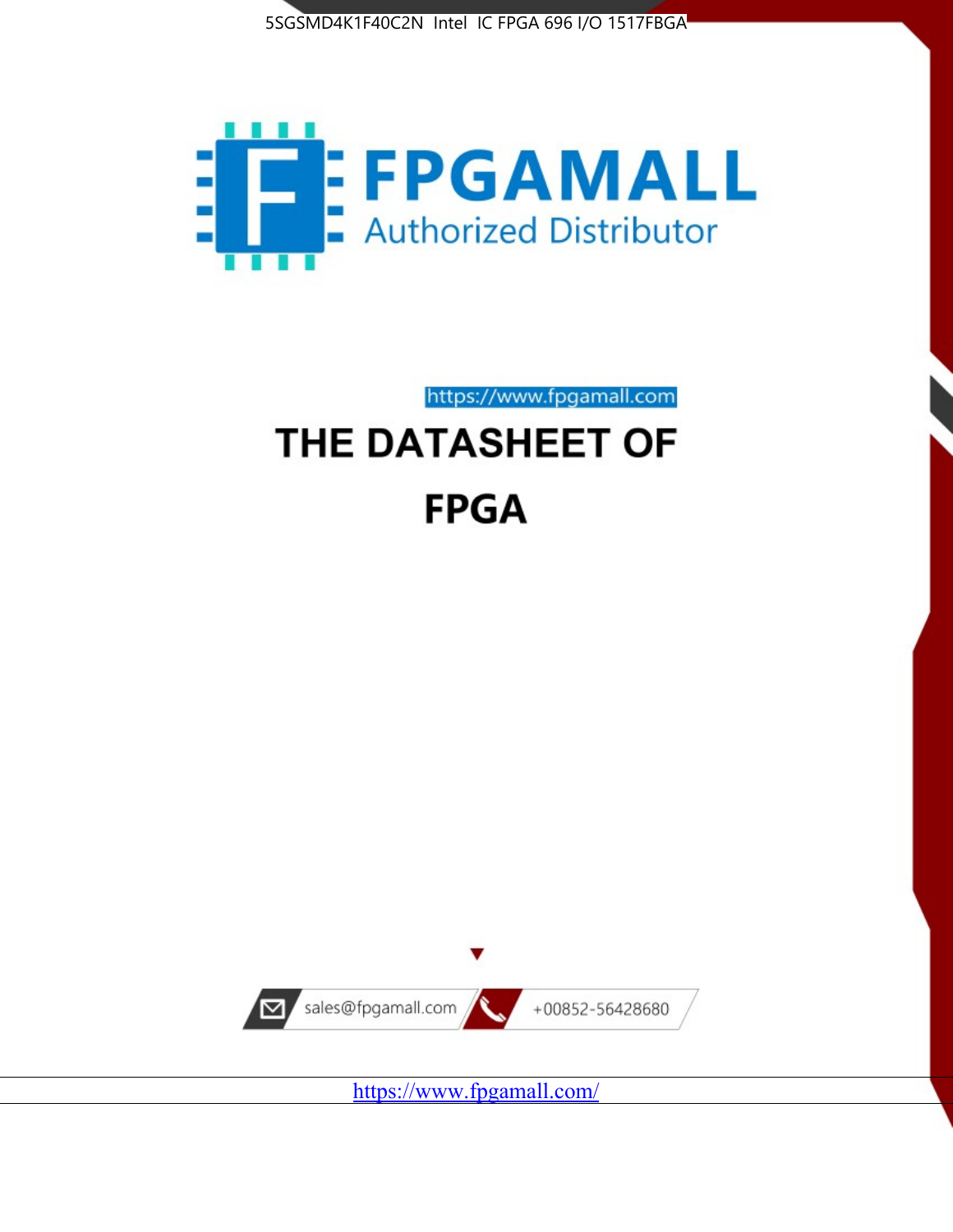# **Stratix V Device Overview**

**SV51001 [Subscribe](https://www.altera.com/servlets/subscriptions/alert?id=SV51001) [Send Feedback](mailto:FPGAtechdocfeedback@intel.com?subject=Feedback%20on%20(SV51001%202020.06.15)%20Stratix%20V%20Device%20Overview&body=We%20appreciate%20your%20feedback.%20In%20your%20comments,%20also%20specify%20the%20page%20number%20or%20paragraph.%20Thank%20you.)** 

Altera's 28-nm Stratix® V FPGAs include innovations such as an enhanced core architecture, integrated transceivers up to 28.05 gigabits per second (Gbps), and a unique array of integrated hard intellectual property (IP) blocks.

With these innovations, Stratix V FPGAs deliver a new class of application-targeted devices optimized for:

- Bandwidth-centric applications and protocols, including PCI Express® (PCIe®) Gen3
- Data-intensive applications for 40G/100G and beyond
- High-performance, high-precision digital signal processing (DSP) applications

Stratix V devices are available in four variants (GT, GX, GS, and E), each targeted for a different set of applications. For higher volume production, you can prototype with Stratix V FPGAs and use the low-risk, low-cost path to HardCopy® V ASICs.

#### **Related Information**

2020.06.15

#### **[Stratix V Device Handbook: Known Issues](http://www.altera.com/support/kdb/solutions/rd08242010_83.html)**

Lists the planned updates to the *Stratix V Device Handbook* chapters.

### **Stratix V Family Variants**

The Stratix V device family contains the GT, GX, GS, and E variants.

**Stratix V GT** devices, with both 28.05-Gbps and 12.5-Gbps transceivers, are optimized for applications that require ultra-high bandwidth and performance in areas such as 40G/100G/400G optical communica‐ tions systems and optical test systems. 28.05-Gbps and 12.5-Gbps transceivers are also known as GT and GX channels, respectively.

**Stratix V GX** devices offer up to 66 integrated transceivers with 14.1-Gbps data rate capability. These transceivers also support backplane and optical interface applications. These devices are optimized for high-performance, high-bandwidth applications such as 40G/100G optical transport, packet processing, and traffic management found in wireline, military communications, and network test equipment markets.

**Stratix V GS** devices have an abundance of variable precision DSP blocks, supporting up to 3,926 18x18 or 1,963 27x27 multipliers. In addition, Stratix V GS devices offer integrated transceivers with 14.1-Gbps data rate capability. These transceivers also support backplane and optical interface applications. These devices are optimized for transceiver-based DSP-centric applications found in wireline, military, broadcast, and high-performance computing markets.

**Stratix V E** devices offer the highest logic density within the Stratix V family with nearly one million logic elements (LEs) in the largest device. These devices are optimized for applications such as ASIC and system emulation, diagnostic imaging, and instrumentation.

**[ISO](http://www.altera.com/support/devices/reliability/certifications/rel-certifications.html) [9001:2015](http://www.altera.com/support/devices/reliability/certifications/rel-certifications.html) [Registered](http://www.altera.com/support/devices/reliability/certifications/rel-certifications.html)**

**low part of Intel** 

\*Other names and brands may be claimed as the property of others.

Intel Corporation. All rights reserved. Intel, the Intel logo, Altera, Arria, Cyclone, Enpirion, MAX, Nios, Quartus and Stratix words and logos are trademarks of Intel Corporation or its subsidiaries in the U.S. and/or other countries. Intel warrants performance of its FPGA and semiconductor products to current specifications in accordance with Intel's standard warranty, but reserves the right to make changes to any products and services at any time without notice. Intel assumes no responsibility or liability arising out of the application or use of any information, product, or service described herein except as expressly agreed to in writing by Intel. Intel customers are advised to obtain the latest version of device specifications before relying on any published information and before placing orders for products or services.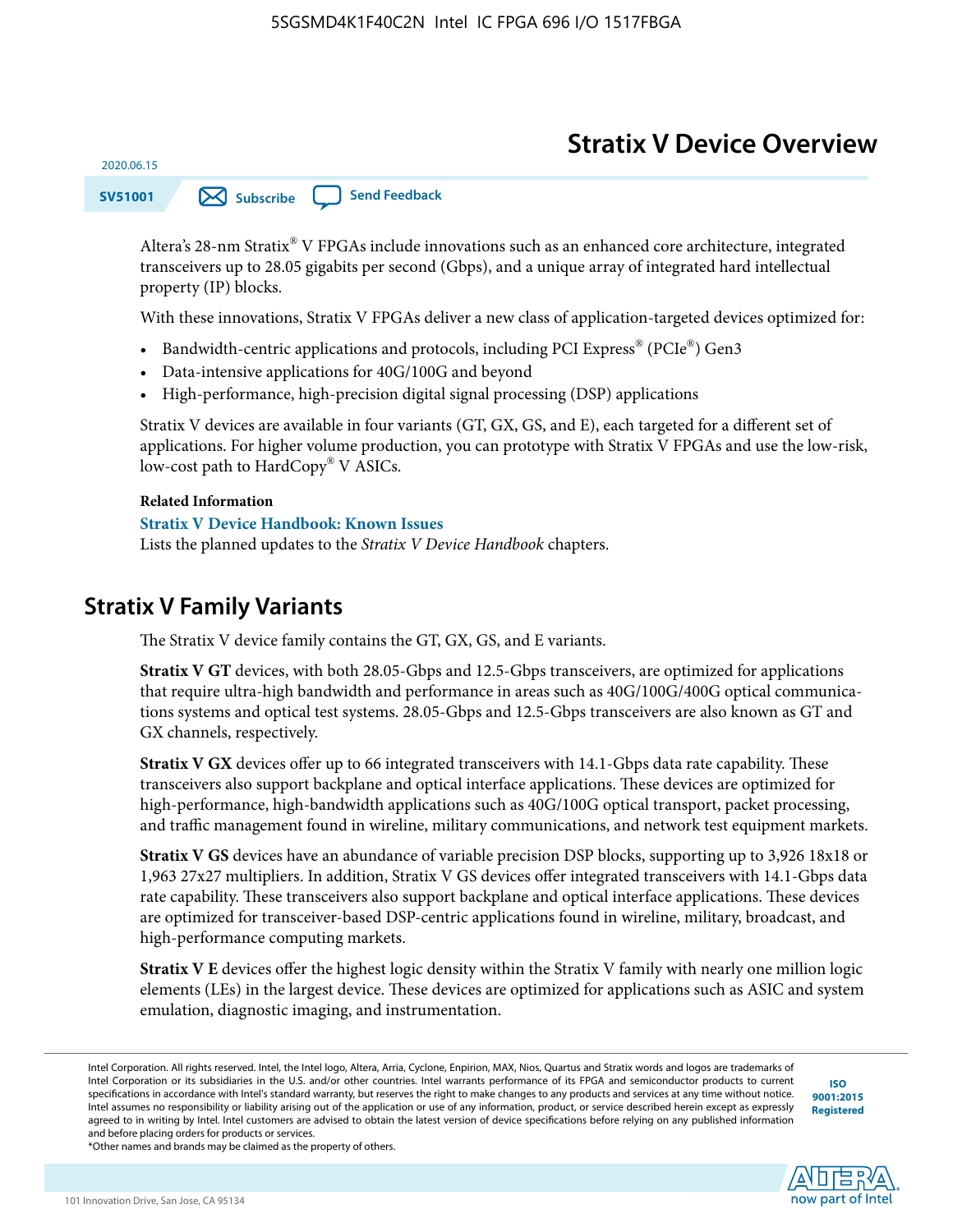#### **2 Stratix V Features Summary**

Common to all Stratix V family variants are a rich set of high-performance building blocks, including a redesigned adaptive logic module (ALM), 20 Kbit (M20K) embedded memory blocks, variable precision DSP blocks, and fractional phase-locked loops (PLLs). All of these building blocks are interconnected by Altera's superior multi-track routing architecture and comprehensive fabric clocking network.

Also common to Stratix V devices is the new Embedded HardCopy Block, which is a customizable hard IP block that leverages Altera's unique HardCopy ASIC capabilities. The Embedded HardCopy Block in Stratix V FPGAs is used to harden IP instantiation of PCIe Gen3, Gen2, and Gen1.

### **Stratix V Features Summary**

#### **Table 1: Summary of Features for Stratix V Devices**

| <b>Feature</b>                    | <b>Description</b>                                                                                                                                                                                                                                                                                                                                                                                                         |
|-----------------------------------|----------------------------------------------------------------------------------------------------------------------------------------------------------------------------------------------------------------------------------------------------------------------------------------------------------------------------------------------------------------------------------------------------------------------------|
| Technology                        | 28-nm TSMC process technology<br>$\bullet$<br>0.85-V or 0.9-V core voltage                                                                                                                                                                                                                                                                                                                                                 |
| Low-power serial<br>transceivers  | 28.05-Gbps transceivers on Stratix V GT devices<br>$\bullet$<br>Electronic dispersion compensation (EDC) for XFP, SFP+, QSFP, CFP<br>optical module support<br>Adaptive linear and decision feedback equalization<br>$\bullet$<br>Transmitter pre-emphasis and de-emphasis<br>Dynamic reconfiguration of individual channels<br>$\bullet$<br>On-chip instrumentation (EyeQ non-intrusive data eye monitoring)<br>$\bullet$ |
| Backplane capability              | 600-Megabits per second (Mbps) to 12.5-Gbps data rate capability<br>$\bullet$                                                                                                                                                                                                                                                                                                                                              |
| General-purpose I/Os<br>(GPIOs)   | 1.6-Gbps LVDS<br>1,066-MHz external memory interface<br>$\bullet$<br>On-chip termination (OCT)<br>$\bullet$<br>1.2-V to 3.3-V interfacing for all Stratix V devices                                                                                                                                                                                                                                                        |
| Embedded HardCopy<br><b>Block</b> | PCIe Gen3, Gen2, and Gen1 complete protocol stack, x1/x2/x4/x8 end<br>$\bullet$<br>point and root port                                                                                                                                                                                                                                                                                                                     |
| Embedded transceiver<br>hard IP   | Interlaken physical coding sublayer (PCS)<br>$\bullet$<br>Gigabit Ethernet (GbE) and XAUI PCS<br>$\bullet$<br>10G Ethernet PCS<br>Serial RapidIO® (SRIO) PCS<br>$\bullet$<br>Common Public Radio Interface (CPRI) PCS<br>$\bullet$<br>Gigabit Passive Optical Networking (GPON) PCS<br>$\bullet$                                                                                                                           |
| Power management                  | Programmable Power Technology<br>Quartus II integrated PowerPlay Power Analysis<br>$\bullet$                                                                                                                                                                                                                                                                                                                               |

**Altera Corporation** 

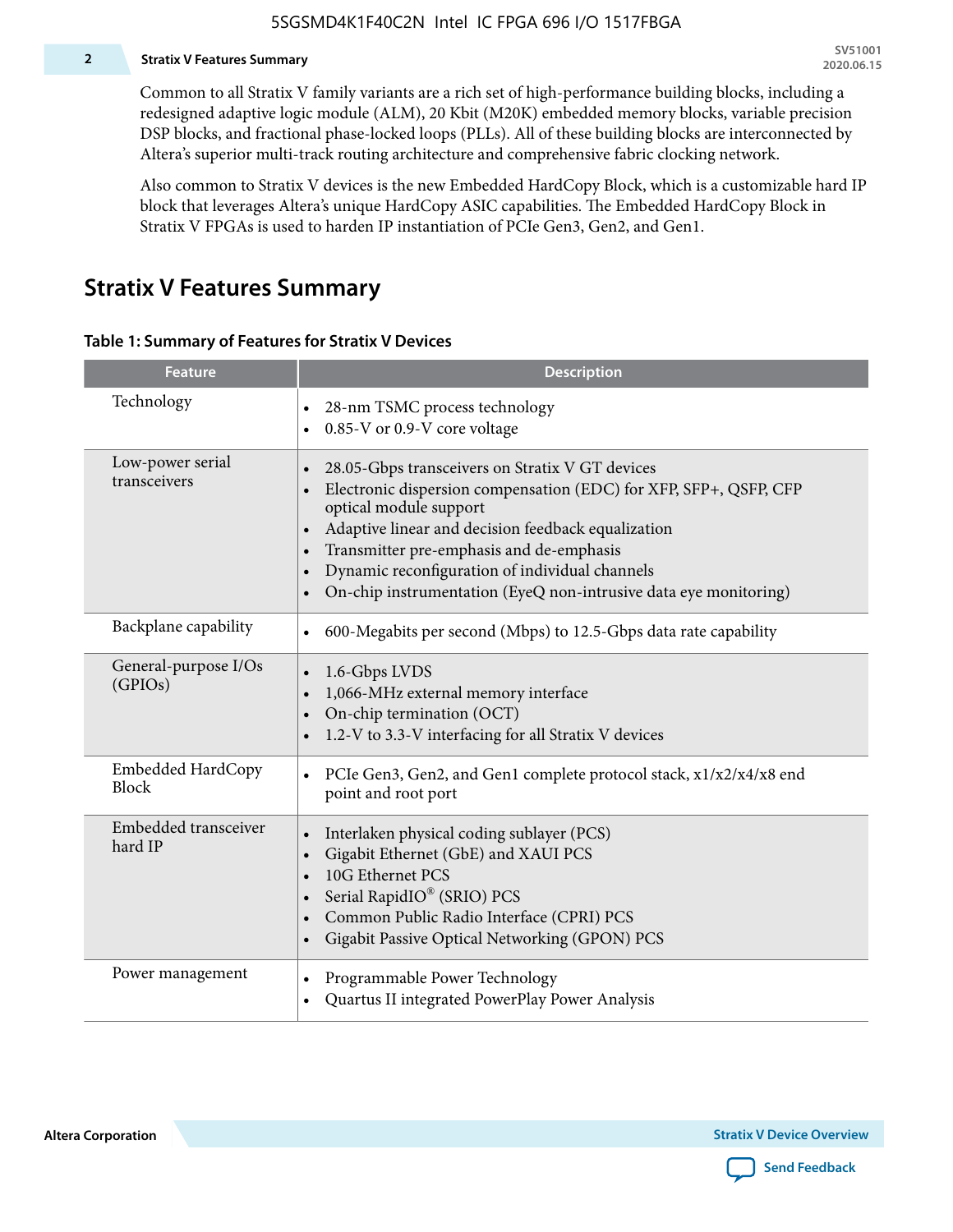| <b>Feature</b>                   | <b>Description</b>                                                                                                                                                                                                                                                                                                                                                                                                            |
|----------------------------------|-------------------------------------------------------------------------------------------------------------------------------------------------------------------------------------------------------------------------------------------------------------------------------------------------------------------------------------------------------------------------------------------------------------------------------|
| High-performance core<br>fabric  | Enhanced ALM with four registers<br>Improved routing architecture reduces congestion and improves compile<br>times                                                                                                                                                                                                                                                                                                            |
| Embedded memory<br>blocks        | M20K: 20-Kbit with hard error correction code (ECC)<br>$\bullet$<br>MLAB: 640-bit                                                                                                                                                                                                                                                                                                                                             |
| Variable precision DSP<br>blocks | Up to 600 MHz performance<br>Natively support signal processing with precision ranging from 9x9 up to<br>54x54<br>New native 27x27 multiply mode<br>64-bit accumulator and cascade for systolic finite impulse responses (FIRs)<br>Embedded internal coefficient memory<br>$\bullet$<br>Pre-adder/subtractor improves efficiency<br>$\bullet$<br>Increased number of outputs allows more independent multipliers<br>$\bullet$ |
| <b>Fractional PLLs</b>           | Fractional mode with third-order delta-sigma modulation<br>$\bullet$<br>Integer mode<br>$\bullet$<br>Precision clock synthesis, clock delay compensation, and zero delay buffer<br>(ZDB)                                                                                                                                                                                                                                      |
| Clock networks                   | 800-MHz fabric clocking<br>Global, quadrant, and peripheral clock networks<br>Unused clock networks can be powered down to reduce dynamic power                                                                                                                                                                                                                                                                               |
| Device configuration             | Serial and parallel flash interface<br>$\bullet$<br>Enhanced advanced encryption standard (AES) design security features<br>$\bullet$<br>Tamper protection<br>$\bullet$<br>Partial and dynamic reconfiguration<br>$\bullet$<br>Configuration via Protocol (CvP)<br>$\bullet$                                                                                                                                                  |
| High-performance<br>packaging    | Multiple device densities with identical package footprints enables seamless<br>$\bullet$<br>migration between different FPGA densities<br>FBGA packaging with on-package decoupling capacitors<br>Lead and RoHS-compliant lead-free options                                                                                                                                                                                  |
| HardCopy V migration             |                                                                                                                                                                                                                                                                                                                                                                                                                               |

# **Stratix V Family Plan**

The following tables list the features of the different Stratix V devices.

The information in this section is correct at the time of publication. For the latest information and to get more details, refer to the Altera Product Selector.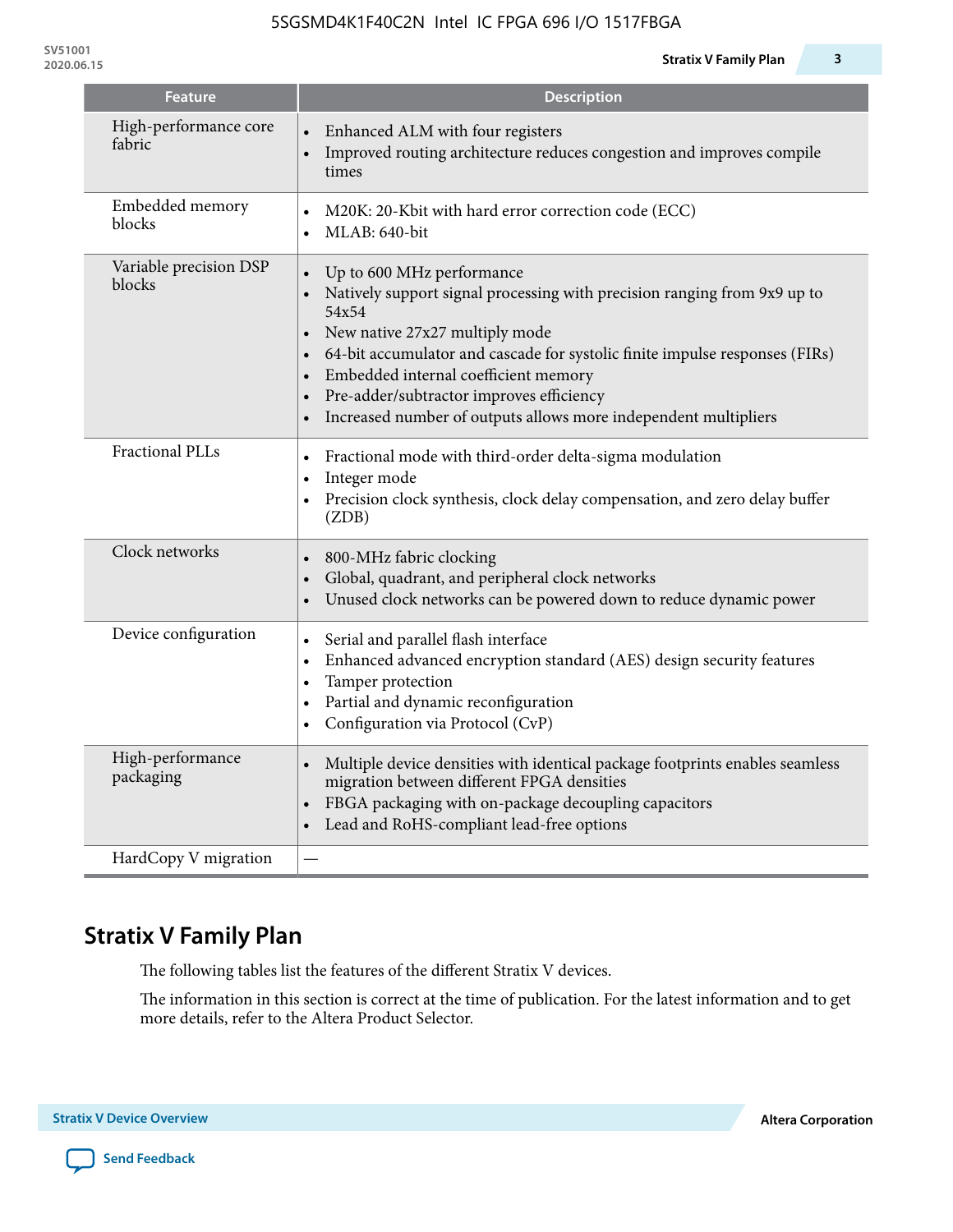#### **4 Stratix V Family Plan**

### **Table 2: Stratix V GT Device Features**

| <b>Feature</b>                                                            | 5SGTC5         | 5SGTC7         |  |  |  |  |  |  |  |
|---------------------------------------------------------------------------|----------------|----------------|--|--|--|--|--|--|--|
| Logic Elements (K)                                                        | 425            | 622            |  |  |  |  |  |  |  |
| ALMs                                                                      | 160,400        | 234,720        |  |  |  |  |  |  |  |
| Registers (K)                                                             | 642            | 939            |  |  |  |  |  |  |  |
| 28.05/12.5-Gbps Transceivers                                              | 4/32           | 4/32           |  |  |  |  |  |  |  |
| PCIe hard IP Blocks                                                       | $\mathbf{1}$   | $\mathbf{1}$   |  |  |  |  |  |  |  |
| <b>Fractional PLLs</b>                                                    | 28             | 28             |  |  |  |  |  |  |  |
| M20K Memory Blocks                                                        | 2,304          | 2,560          |  |  |  |  |  |  |  |
| M20K Memory (MBits)                                                       | 45             | 50             |  |  |  |  |  |  |  |
| Variable Precision Multipliers (18x18)                                    | 512            | 512            |  |  |  |  |  |  |  |
| Variable Precision Multipliers (27x27)                                    | 256            | 256            |  |  |  |  |  |  |  |
| DDR3 SDRAM x72 DIMM Interfaces                                            | $\overline{4}$ | $\overline{4}$ |  |  |  |  |  |  |  |
| User I/Os <sup>(1)</sup> , Full-Duplex LVDS, 28.05/12.5-Gbps Transceivers |                |                |  |  |  |  |  |  |  |
| Package <sup>(2)</sup> <sup>(3)</sup>                                     | 5SGTC5         | 5SGTC7         |  |  |  |  |  |  |  |
| KF40-F1517 <sup>(4)</sup><br>$(40 \text{ mm})$                            | 600, 150, 36   | 600, 150, 36   |  |  |  |  |  |  |  |

**Altera Corporation** 



<sup>(1)</sup> The number of GPIOs does not include transceiver I/Os. In the Quartus II software, the number of user I/Os includes transceiver I/Os.

 $^{(2)}$  Packages are flipchip ball grid array (1.0-mm pitch).

<sup>(3)</sup> Each package row offers pin migration (common board footprint) for all devices in the row.

<sup>(4)</sup> Migration between select Stratix V GT devices and Stratix V GX devices is available. For more information, refer to **Table 6** and to *AN 644: Migration Between Stratix V GX and Stratix V GT Devices*.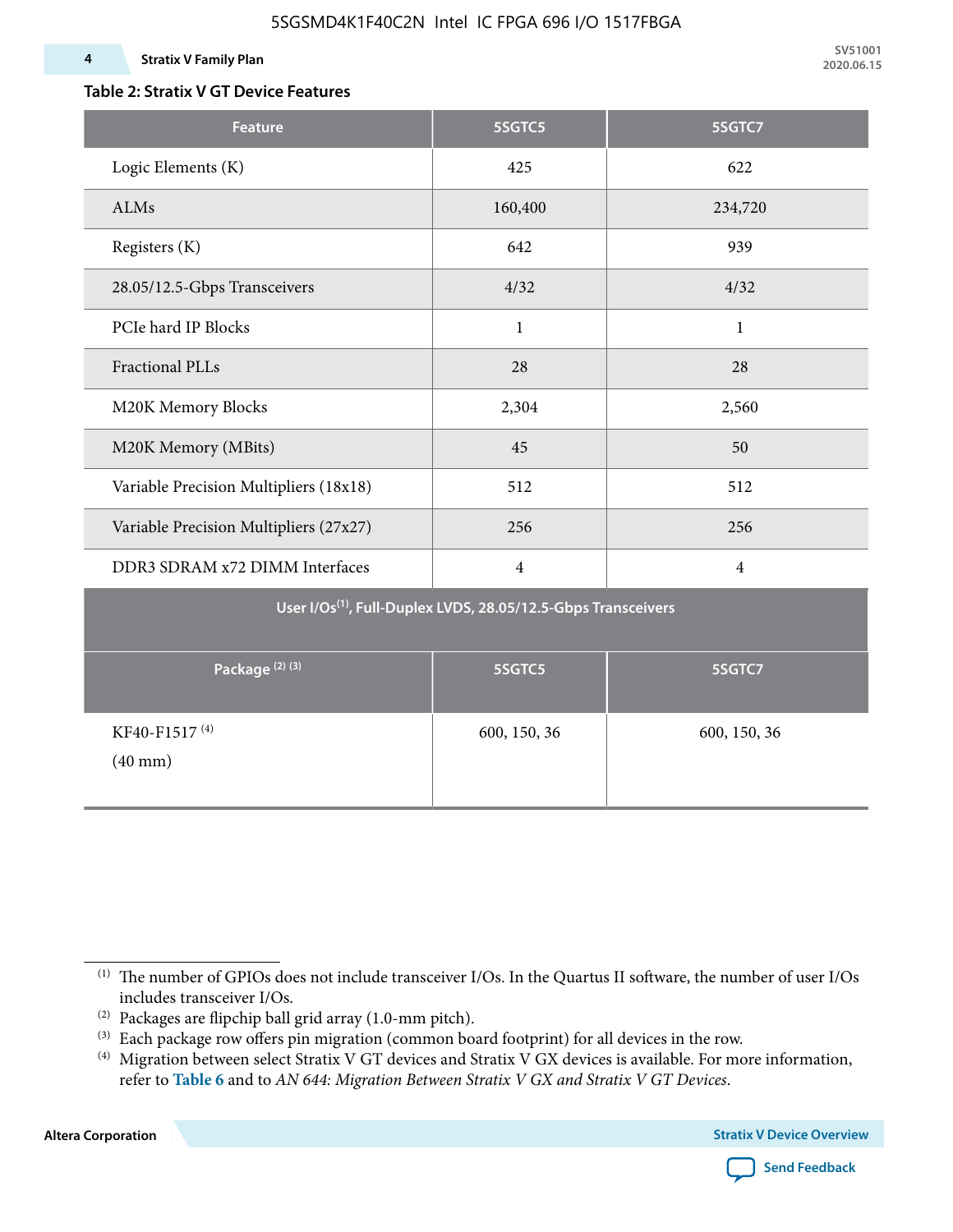#### **Table 3: Stratix V GX Device Features**

| <b>Features</b>                                       | 5SGXA<br>3       | 5SGXA<br>4  | 5SGXA<br>5.      | 5SGXA<br>7                 | 5SGXA<br>9                 | 5SGXA<br>B    | 5SGXB<br>5     | 5SGXB<br>6     | 5SGXB<br>9     | 5SGXBB         |
|-------------------------------------------------------|------------------|-------------|------------------|----------------------------|----------------------------|---------------|----------------|----------------|----------------|----------------|
| Logic<br>Elements<br>(K)                              | 340              | 420         | 490              | 622                        | 840                        | 952           | 490            | 597            | 840            | 952            |
| ALMs                                                  | 128,300          | 158,500     | 185,000          | 234,720                    | 317,000                    | 359,200       | 185,000        | 225,400        | 317,000        | 359,200        |
| Registers<br>(K)                                      | 513              | 634         | 740              | 939                        | 1,268                      | 1,437         | 740            | 902            | 1,268          | 1,437          |
| 14.1-Gbps<br>Transceive<br>$\mathbf{r}\mathbf{s}$     | 12, 24,<br>or 36 | 24 or<br>36 | 24, 36,<br>or 48 | 24, 36,<br>or 48           | 36 or<br>48                | 36 or<br>48   | 66             | 66             | 66             | 66             |
| PCIe hard<br>IP Blocks                                | 1 or 2           | 1 or 2      | 1, 2, or<br>4    | 1, 2, or<br>$\overline{4}$ | 1, 2, or<br>$\overline{4}$ | 1, 2, or<br>4 | 1 or 4         | 1 or 4         | 1 or 4         | 1 or 4         |
| Fractional<br>PLLs                                    | $20^{(5)}$       | 24          | 28               | 28                         | 28                         | 28            | 24             | 24             | 32             | 32             |
| M20K<br>Memory<br><b>Blocks</b>                       | 957              | 1,900       | 2,304            | 2,560                      | 2,640                      | 2,640         | 2,100          | 2,660          | 2,640          | 2,640          |
| M20K<br>Memory<br>(MBits)                             | 19               | 37          | 45               | 50                         | 52                         | 52            | 41             | 52             | 52             | 52             |
| Variable<br>Precision<br>Multipliers<br>(18x18)       | 512              | 512         | 512              | 512                        | 704                        | 704           | 798            | 798            | 704            | 704            |
| Variable<br>Precision<br>Multipliers<br>(27x27)       | 256              | 256         | 256              | 256                        | 352                        | 352           | 399            | 399            | 352            | 352            |
| DDR3<br><b>SDRAM</b><br>x72 DIMM<br>Interfaces<br>(6) | 6                | 6           | 6                | 6                          | 6                          | 6             | $\overline{4}$ | $\overline{4}$ | $\overline{4}$ | $\overline{4}$ |

 $^{\left(5\right)}$  The F1517 package contains 24 PLLs. The other packages with this device contain 20 PLLs.

(6) These are the maximum number of x72 interfaces available. The actual number of interfaces depends on the device package.

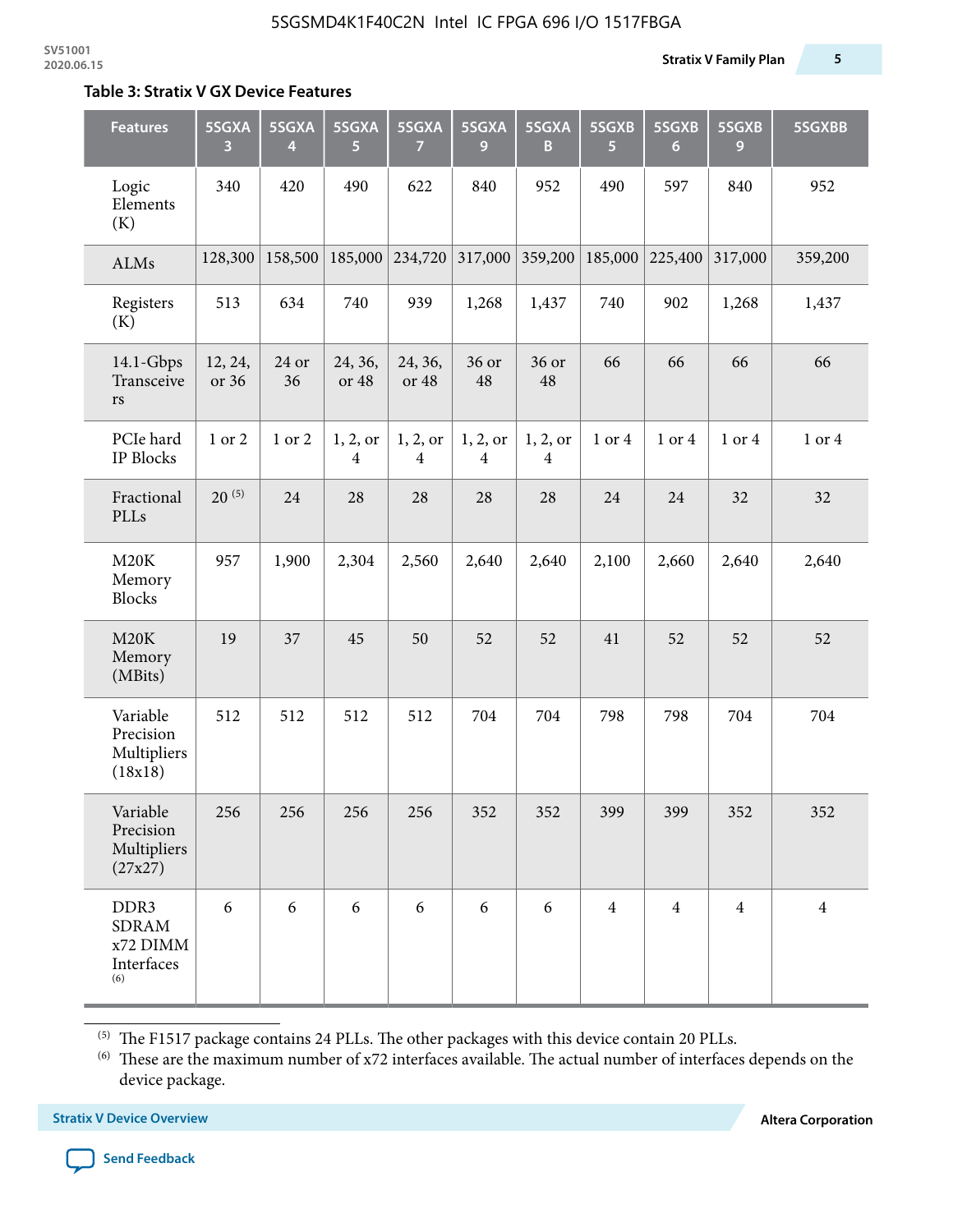#### **6 Stratix V Family Plan**

| User I/Os <sup>(1)</sup> , Full-Duplex LVDS, 14.1-Gbps Transceivers             |                             |                 |                 |                 |                                 |                                 |                |                |        |        |
|---------------------------------------------------------------------------------|-----------------------------|-----------------|-----------------|-----------------|---------------------------------|---------------------------------|----------------|----------------|--------|--------|
| Package <sup>(2)(3)</sup><br>$(7)$ (8)                                          | 5SGXA3                      |                 | 5SGXA4 5SGXA5   | 5SGXA7          | 5SGXA9                          | 5SGXA<br>B                      | 5SGXB5         | 5SGXB6         | 5SGXB9 | 5SGXBB |
| EH29-<br>H780<br>$(33$ mm $)$                                                   | 360, 90,<br>$12^{\text{H}}$ |                 |                 |                 |                                 |                                 |                |                |        |        |
| HF35-<br>$F1152^{(9)}$<br>$(35$ mm $)$                                          | 432,<br>108, 24             | 552,<br>138, 24 | 552,<br>138, 24 | 552,<br>138, 24 |                                 |                                 |                |                |        |        |
| KF35-<br>F1152<br>$(35$ mm $)$                                                  | 432,<br>108, 36             | 432,<br>108, 36 | 432,<br>108, 36 | 432,<br>108, 36 |                                 |                                 |                |                |        |        |
| KF40-<br>F1517<br>$(40$ mm $)$<br>KH40-<br>H1517 <sup>(9)</sup><br>$(45$ mm $)$ | 696,<br>174, 36             | 696,<br>174, 36 | 696,<br>174, 36 | 696,<br>174, 36 | 696,<br>174,<br>36 <sup>H</sup> | 696,<br>174,<br>36 <sup>H</sup> |                |                |        |        |
| <b>NF40-</b><br>$F1517^{(4)}$<br>$(40$ mm $)$                                   |                             |                 | 600,<br>150, 48 | 600,<br>150, 48 |                                 |                                 |                |                |        |        |
| RF40-<br>F1517<br>$(40$ mm $)$                                                  |                             |                 |                 |                 |                                 |                                 | 432,<br>108,66 | 432,<br>108,66 |        |        |

**Altera Corporation** 



<sup>(7)</sup> LVDS counts are full duplex channels. Each full duplex channel is one transmitter (TX) pair plus one receiver (RX) pair.

<sup>(8)</sup> A superscript  $H$  after the number of transceivers indicates that this device is only available in a hybrid package. Hybrid packages are slightly larger than conventional FBGAs. Refer to Altera's packaging documentation for more information.

<sup>(9)</sup> Migration between select Stratix V GX devices and Stratix V GS devices is available. For more information, refer to **Table 6**.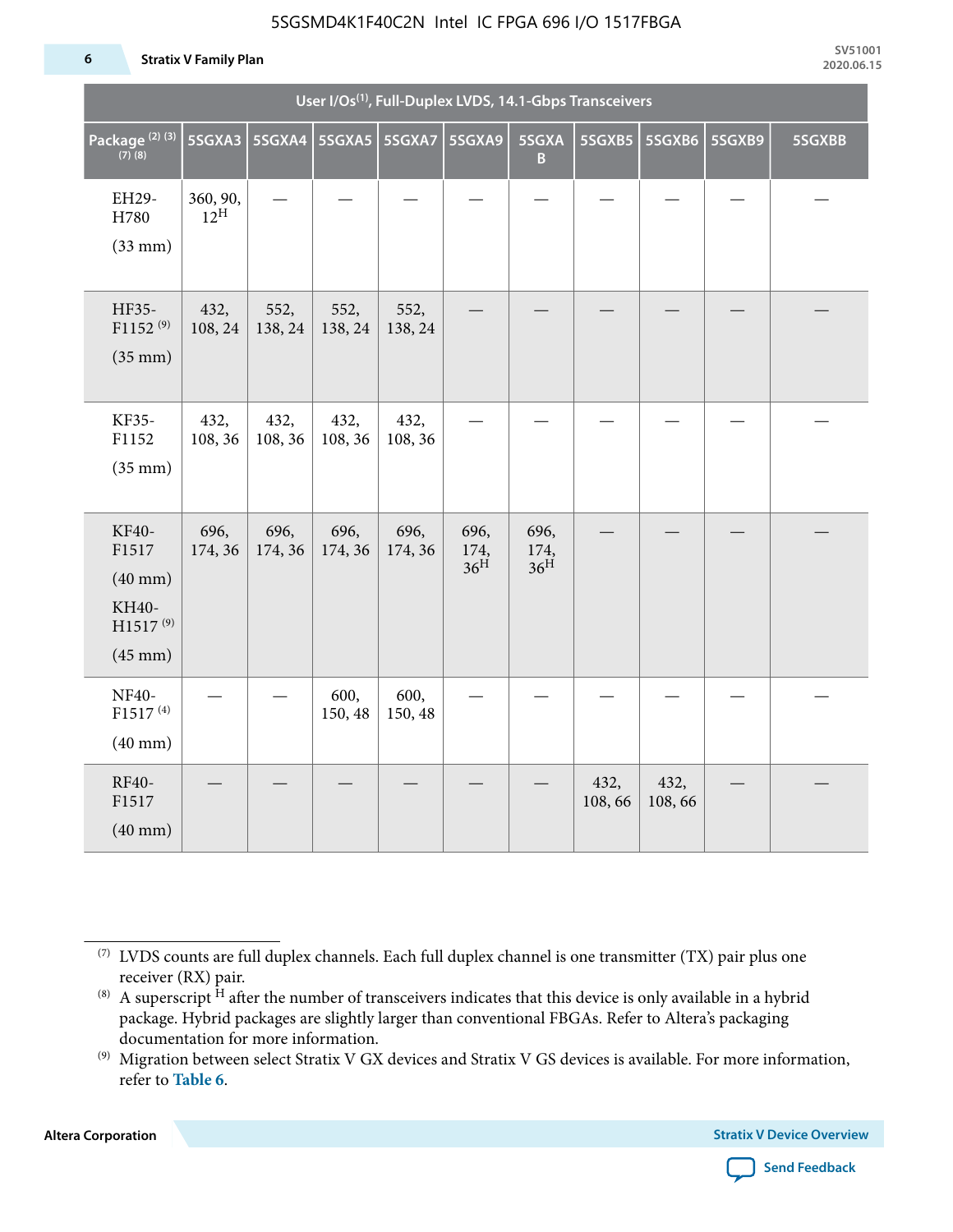| User I/Os <sup>(1)</sup> , Full-Duplex LVDS, 14.1-Gbps Transceivers |        |  |                          |                 |                 |                 |                |                |                                 |                           |
|---------------------------------------------------------------------|--------|--|--------------------------|-----------------|-----------------|-----------------|----------------|----------------|---------------------------------|---------------------------|
| Package <sup>(2)(3)</sup><br>$(7)$ $(8)$                            | 5SGXA3 |  | 5SGXA4   5SGXA5   5SGXA7 |                 | <b>5SGXA9</b>   | 5SGXA<br>B      | 5SGXB5         | 5SGXB6         | 5SGXB9                          | 5SGXBB                    |
| RF43-<br>F1760<br>(42.5)<br>mm)                                     |        |  |                          |                 |                 |                 | 600,<br>150,66 | 600,<br>150,66 |                                 |                           |
| RH43-<br>H1760<br>$(45 \text{ mm})$                                 |        |  |                          |                 |                 |                 |                |                | 600,<br>150,<br>66 <sup>H</sup> | 600, 150, 66 <sup>H</sup> |
| <b>NF45-</b><br>F1932 <sup>(9)</sup><br>$(45 \text{ mm})$           |        |  | 840,<br>210, 48          | 840,<br>210, 48 | 840,<br>210, 48 | 840,<br>210, 48 |                |                |                                 |                           |

#### **Table 4: Stratix V GS Device Features**

| <b>Features</b>                           | 5SGSD3      | 5SGSD4        | 5SGSD5       | 5SGSD6     | 5SGSD8     |
|-------------------------------------------|-------------|---------------|--------------|------------|------------|
| Logic Elements (K)                        | 236         | 360           | 457          | 583        | 695        |
| <b>ALMs</b>                               | 89,000      | 135,840       | 172,600      | 220,000    | 262,400    |
| Registers (K)                             | 356         | 543           | 690          | 880        | 1,050      |
| $14.1$ -Gbps<br>transceivers              | 12 or 24    | 12, 24, or 36 | 24 or 36     | 36 or 48   | 36 or 48   |
| PCIe hard IP<br>blocks                    | $\mathbf 1$ | $\mathbf{1}$  | $\mathbf{1}$ | 1, 2, or 4 | 1, 2, or 4 |
| Fractional PLLs                           | 20          | $20^{(5)}$    | 24           | 28         | 28         |
| M20K Memory<br><b>Blocks</b>              | 688         | 957           | 2,014        | 2,320      | 2,567      |
| M20K Memory<br>(MBits)                    | 13          | 19            | 39           | 45         | 50         |
| Variable Precision<br>Multipliers (18x18) | 1,200       | 2,088         | 3,180        | 3,550      | 3,926      |
| Variable Precision<br>Multipliers (27x27) | 600         | 1,044         | 1,590        | 1,775      | 1,963      |

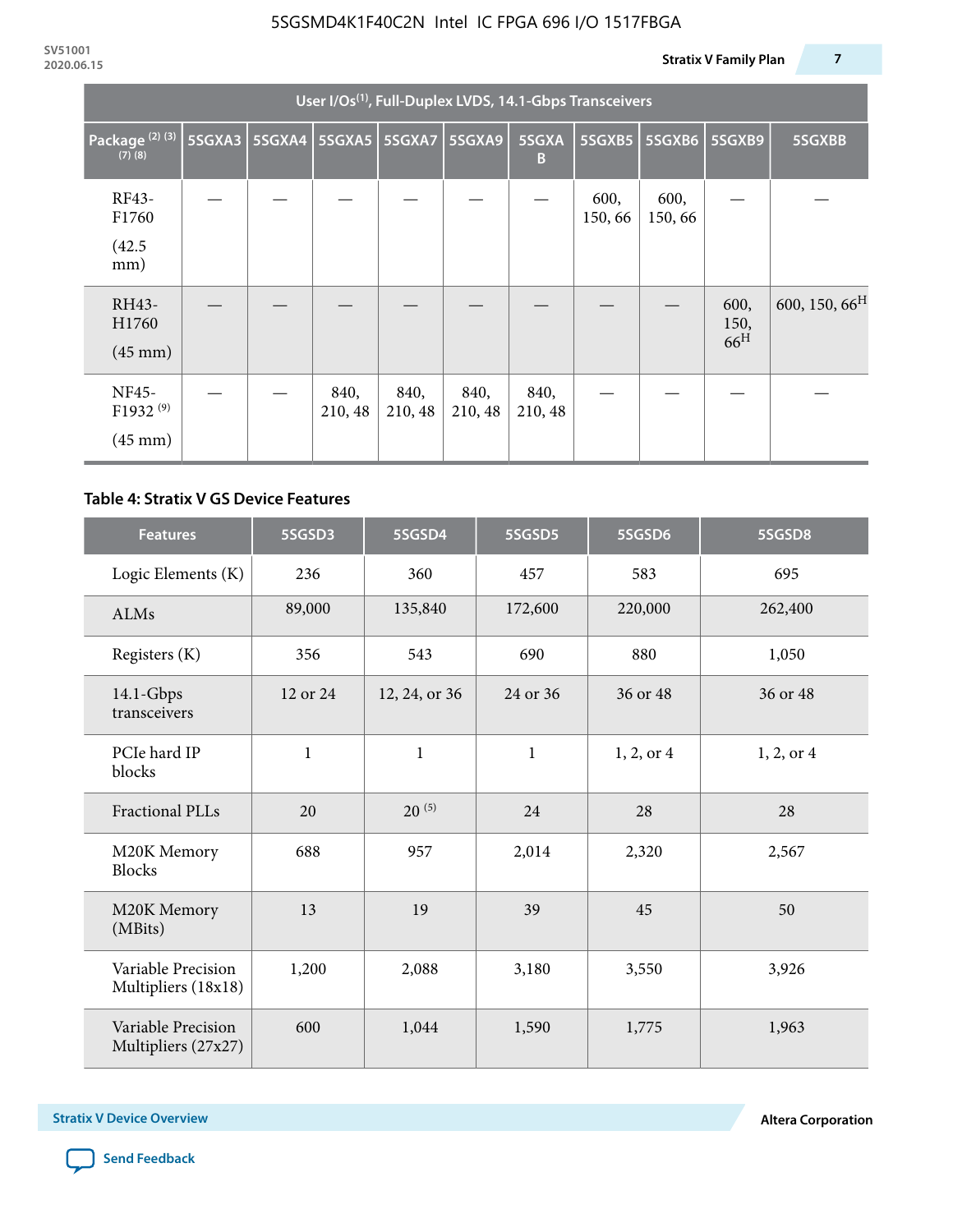**8 Stratix V Family Plan**

| <b>Features</b>                                                     | 5SGSD3                   | 5SGSD4          | 5SGSD5         | 5SGSD6       | 5SGSD8       |  |  |  |  |  |  |  |
|---------------------------------------------------------------------|--------------------------|-----------------|----------------|--------------|--------------|--|--|--|--|--|--|--|
| DDR3 SDRAM x72<br><b>DIMM</b> Interfaces                            | $\overline{2}$           | $\overline{4}$  | $\overline{4}$ | 6            | 6            |  |  |  |  |  |  |  |
| User I/Os <sup>(1)</sup> , Full-Duplex LVDS, 14.1-Gbps Transceivers |                          |                 |                |              |              |  |  |  |  |  |  |  |
| Package (2) (3) (7) (8)                                             | 5SGSD3                   | 5SGSD4          | 5SGSD5         | 5SGSD6       | 5SGSD8       |  |  |  |  |  |  |  |
| EH29-H780<br>$(33$ mm $)$                                           | $360, 90, 12^{\text{H}}$ | 360, 90, $12^H$ |                |              |              |  |  |  |  |  |  |  |
| HF35-F1152 <sup>(9)</sup><br>$(35 \text{ mm})$                      | 432, 108, 24             | 432, 108, 24    | 552, 138, 24   |              |              |  |  |  |  |  |  |  |
| KF40-F1517 <sup>(9)</sup><br>$(40 \text{ mm})$                      | 696, 174, 36             |                 | 696, 174, 36   | 696, 174, 36 | 696, 174, 36 |  |  |  |  |  |  |  |
| NF45-F1932 <sup>(9)</sup><br>$(45 \text{ mm})$                      |                          |                 |                | 840, 210, 48 | 840, 210, 48 |  |  |  |  |  |  |  |

#### **Table 5: Stratix V E Device Features**

| <b>Features</b>                        | 5SEE9   | 5SEEB   |
|----------------------------------------|---------|---------|
| Logic Elements (K)                     | 840     | 952     |
| ALMs                                   | 317,000 | 359,200 |
| Registers (K)                          | 1,268   | 1,437   |
| <b>Fractional PLLs</b>                 | 28      | 28      |
| M20K Memory Blocks                     | 2,640   | 2,640   |
| M20K Memory (MBits)                    | 52      | 52      |
| Variable Precision Multipliers (18x18) | 704     | 704     |
| Variable Precision Multipliers (27x27) | 352     | 352     |
| DDR3 SDRAM x72 DIMM Interfaces         | 6       | 6       |

**Altera Corporation** 

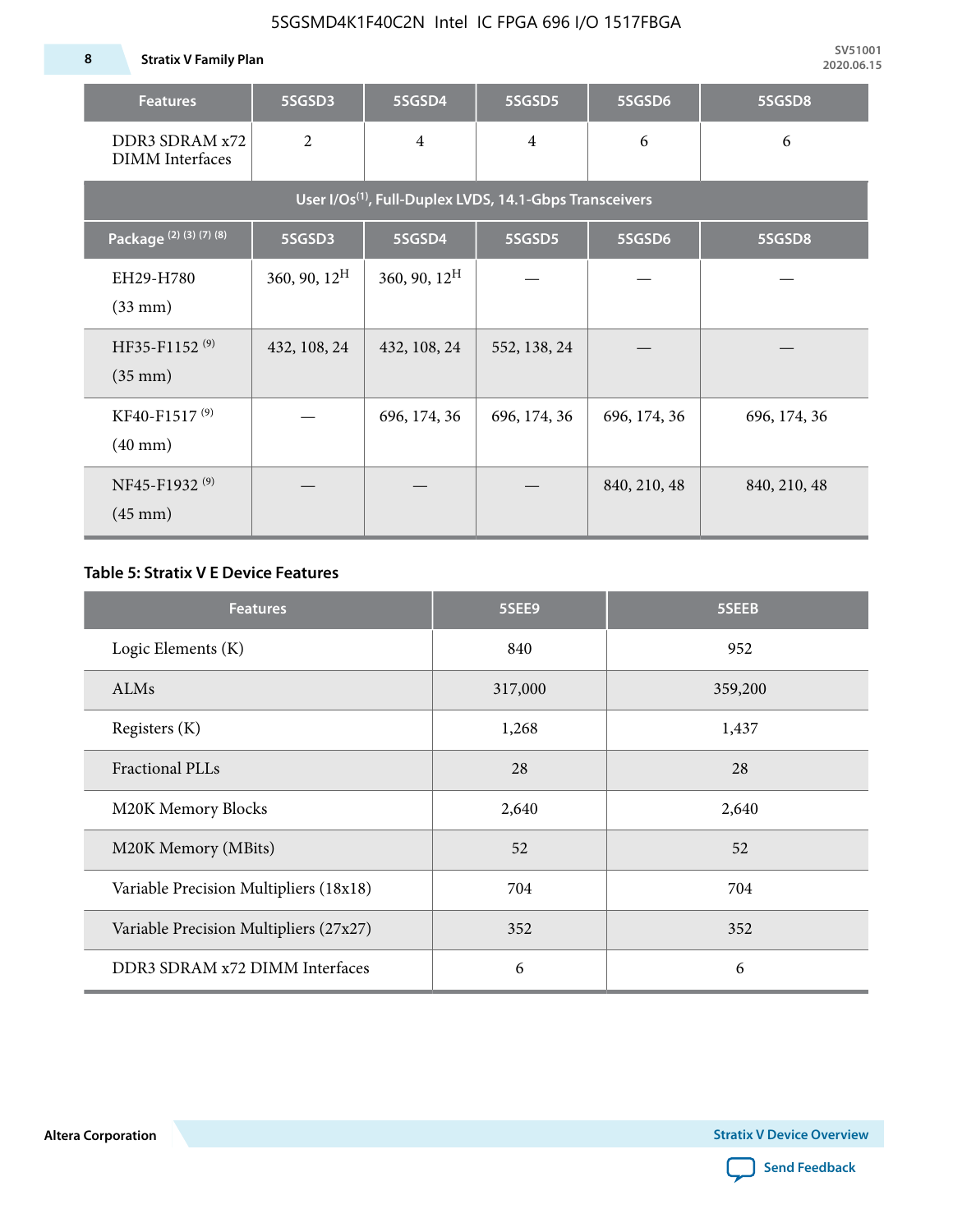| 2020.06.15 |                                |                                             | 9<br><b>Stratix V Family Plan</b> |
|------------|--------------------------------|---------------------------------------------|-----------------------------------|
|            |                                | User I/Os <sup>(1)</sup> , Full-Duplex LVDS |                                   |
|            | Package (2) (3) (7) (8)        | 5SEE9                                       | 5SEEB                             |
|            | H40-H1517<br>$(45 \text{ mm})$ | 696, $174^H$                                | 696, $174^{\text{H}}$             |
|            | F45-F1932<br>$(45 \text{ mm})$ | 840, 210                                    | 840, 210                          |

#### **Table 6: Device Migration List Across All Stratix V Device Variants**

|                             |               | Package                            |                |                                           |                                                    |                |               |                |                                    |               |                |
|-----------------------------|---------------|------------------------------------|----------------|-------------------------------------------|----------------------------------------------------|----------------|---------------|----------------|------------------------------------|---------------|----------------|
|                             | EH29-<br>H780 | HF35-<br>F1152 <sup>(</sup><br>10) | KF35-<br>F1152 | KF40-<br>F1517/<br>KH40-<br>H1517<br>(11) | NF40/<br>KF40-<br>F1517 <sup>(1</sup><br>$2)$ (13) | RF40-<br>F1517 | H40-<br>H1517 | RF43-<br>F1760 | NF45-<br>F1932 <sup>(</sup><br>11) | F45-<br>F1932 | RH43-<br>H1760 |
| <b>Stratix V GX devices</b> |               |                                    |                |                                           |                                                    |                |               |                |                                    |               |                |
| A3                          | Yes           | Yes                                | Yes            | Yes                                       |                                                    |                |               |                |                                    |               |                |
| A4                          |               | Yes                                | Yes            | Yes                                       |                                                    |                |               |                |                                    |               |                |
| A <sub>5</sub>              |               | Yes                                | Yes            | Yes                                       | Yes                                                |                |               |                | Yes                                |               |                |
| A7                          |               | Yes                                | Yes            | Yes                                       | Yes                                                |                |               |                | Yes                                |               |                |
| A9                          |               |                                    |                | Yes                                       |                                                    |                |               |                | Yes                                |               |                |
| AB                          |               |                                    |                | Yes                                       |                                                    |                |               |                | Yes                                |               |                |
| B <sub>5</sub>              |               |                                    |                |                                           |                                                    | Yes            |               | Yes            |                                    |               |                |
| <b>B6</b>                   |               |                                    |                |                                           |                                                    | Yes            |               | Yes            |                                    |               |                |
| <b>B9</b>                   |               |                                    |                |                                           |                                                    |                |               |                |                                    |               | Yes            |
| <b>BB</b>                   |               |                                    |                |                                           |                                                    |                |               |                |                                    |               | Yes            |

 $(10)$  All devices in this column are in the HF35 package and have twenty-four 14.1-Gbps transceivers.

<sup>(11)</sup> Different devices within this column have small differences in the overall package height. When multiple Stratix V devices with different package heights are placed on a single board, a single-piece heatsink may not cover the devices evenly. Refer to *AN 670: Thermal Solutions to Address Height Variation in Stratix V Packages*.

<sup>(12)</sup> The 5SGTC5/7 devices in the KF40 package have four 28.05-Gbps transceivers and thirty-two 12.5-Gbps transceivers. Other devices in this column are in the NF40 package and have forty-eight 14.1-Gbps transceivers.

<sup>(13)</sup> For more information, refer to *AN 644: Migration Between Stratix V GX and Stratix V GT Devices*.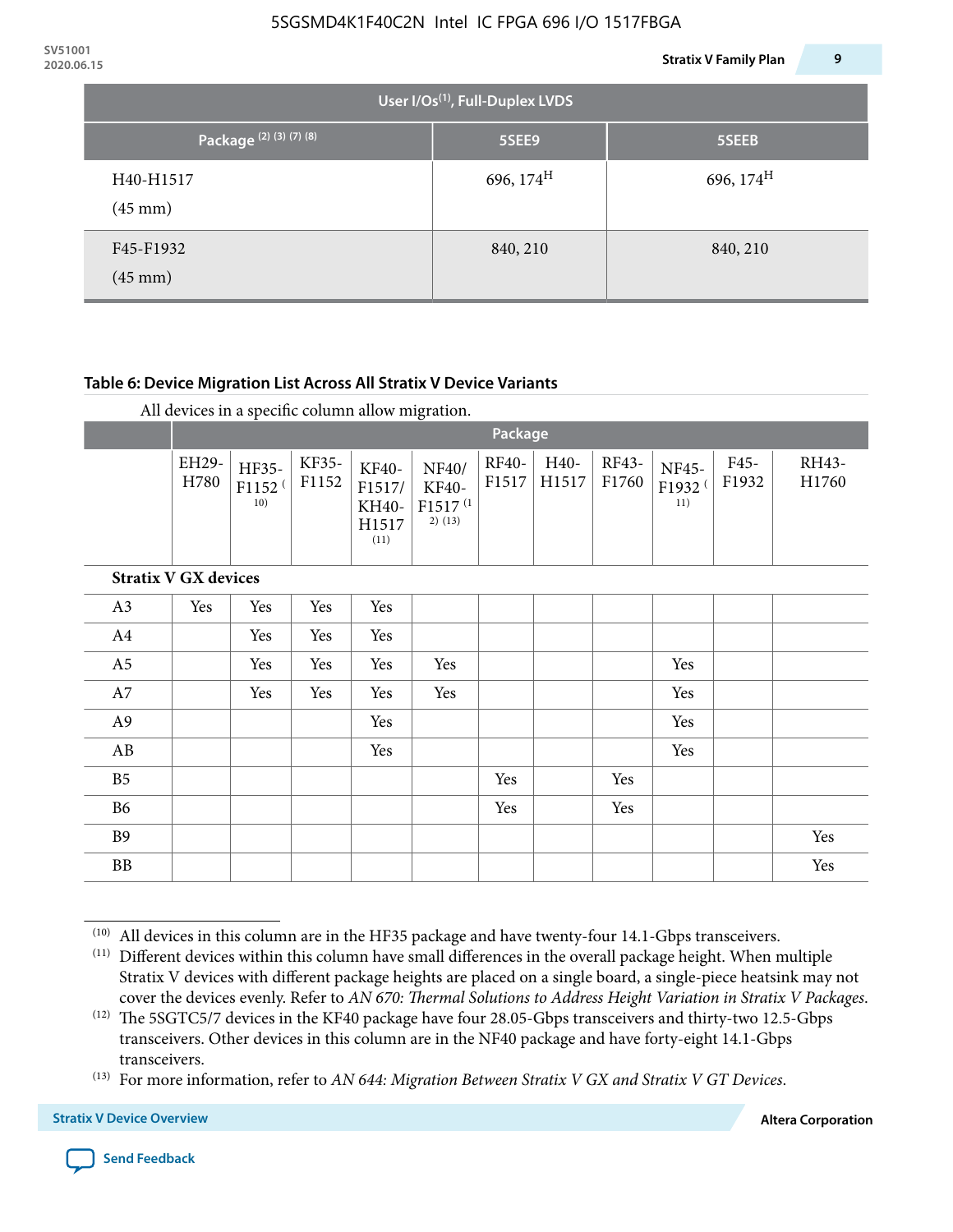#### **10 Low-Power Serial Transceivers**

**Package**

| <b>Stratix V GT devices</b> |  |  |  |  |  |  |
|-----------------------------|--|--|--|--|--|--|
|                             |  |  |  |  |  |  |

| C <sub>5</sub>             |                             |     |  |     | Yes |  |     |  |     |     |  |
|----------------------------|-----------------------------|-----|--|-----|-----|--|-----|--|-----|-----|--|
| C7                         |                             |     |  |     | Yes |  |     |  |     |     |  |
|                            | <b>Stratix V GS devices</b> |     |  |     |     |  |     |  |     |     |  |
| D <sub>3</sub>             | Yes                         | Yes |  |     |     |  |     |  |     |     |  |
| D <sub>4</sub>             | Yes                         | Yes |  | Yes |     |  |     |  |     |     |  |
| D <sub>5</sub>             |                             | Yes |  | Yes |     |  |     |  |     |     |  |
| D <sub>6</sub>             |                             |     |  | Yes |     |  |     |  | Yes |     |  |
| D <sub>8</sub>             |                             |     |  | Yes |     |  |     |  | Yes |     |  |
| <b>Stratix V E devices</b> |                             |     |  |     |     |  |     |  |     |     |  |
| E9                         |                             |     |  |     |     |  | Yes |  |     | Yes |  |
| EB                         |                             |     |  |     |     |  | Yes |  |     | Yes |  |

**Note:** To verify the pin migration compatibility, use the Pin Migration View window in the Quartus II software Pin Planner.

#### **Related Information**

• **[Altera Product Selector](http://www.altera.com/products/selector/psg-selector.html#)**

Provides the latest information about Altera products.

- **[For more information about verifying the pin migration compatibility, refer to the I/O](http://www.altera.com/literature/hb/qts/qts_qii52013.pdf) [Management chapter in volume 2 of the Quartus II Handbook.](http://www.altera.com/literature/hb/qts/qts_qii52013.pdf)**
- **[For full package details, refer to the Package information datasheet for Altera devices.](http://www.altera.com/support/devices/packaging/specifications/pkg-pin/spe-index.jsp)**
- **[AN 644: Migration Between Stratix V GX and Stratix V GT Devices](http://www.altera.com/literature/an/an644.pdf)**
- **[AN 670: Thermal Solutions to Address Height Variation in Stratix V Packages](http://www.altera.com/literature/an/an670.pdf)**

### **Low-Power Serial Transceivers**

Stratix V FPGAs deliver the industry's most flexible transceivers with the highest bandwidth from 600 Mbps to 28.05 Gbps, low bit error ratio (BER), and low power. Stratix V transceivers have many enhancements to improve flexibility and robustness. These enhancements include robust analog receiver clock and data recovery (CDR), advanced pre-emphasis, and equalization. In addition, each channel provides full featured embedded PCS hard IP to simplify the design, lower the power, and save valuable core resources.

Stratix V transceivers are compliant with a wide range of standard protocols and data rates and are equipped with a variety of signal conditioning features to support backplane, optical module, and chip-tochip applications.

Stratix V transceivers are located on the left and right sides of the device, as shown in the figure below. The transceivers are isolated from the rest of the chip to prevent core and I/O noise from coupling into the transceivers, thereby ensuring optimal signal integrity. The transceiver channels consist of the physical medium attachment (PMA), PCS, and high-speed clock networks. You can also configure unused transceiver PMA channels as additional transmitter PLLs.

**Altera Corporation Stratix V Device Overview**

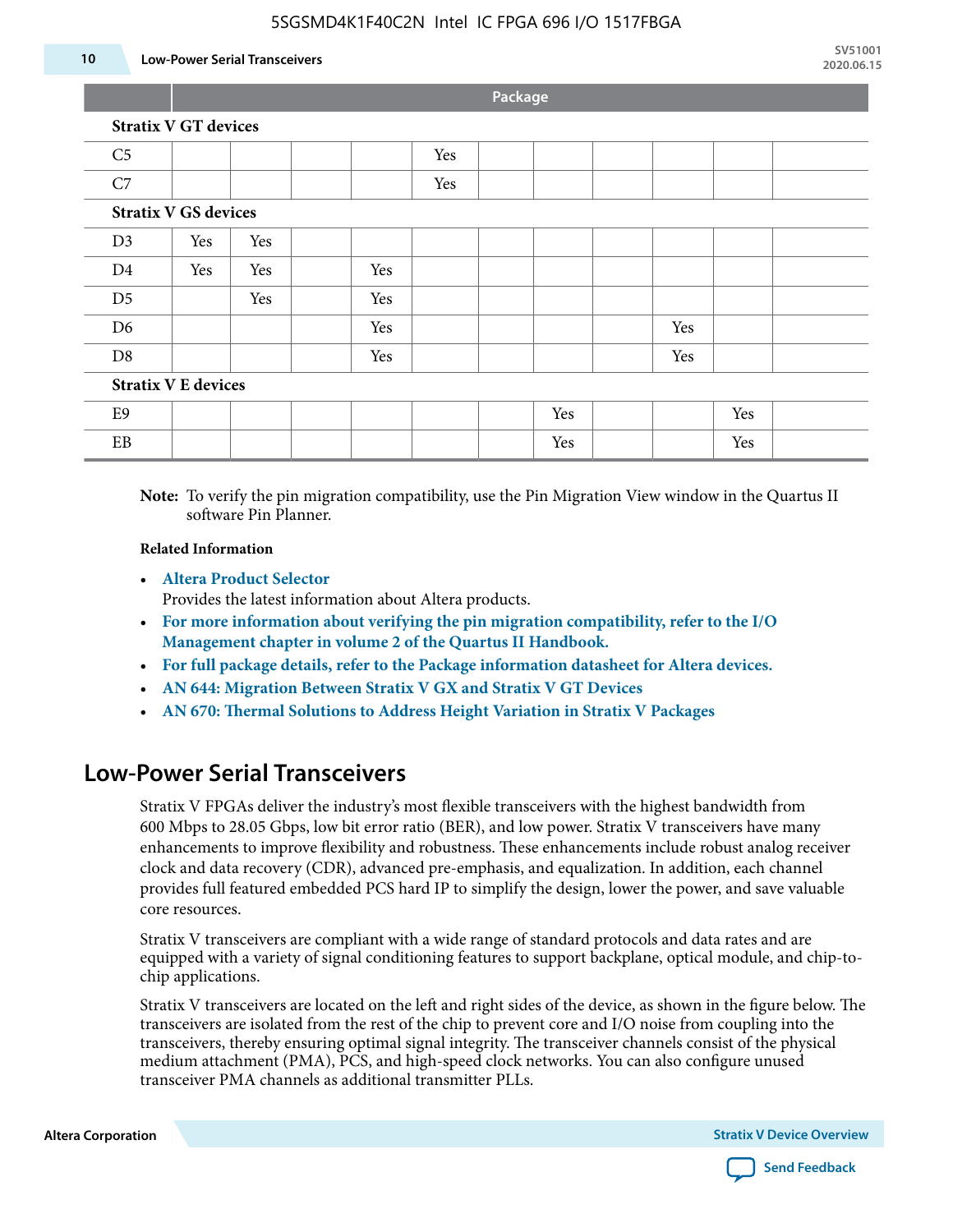#### **Figure 1: Stratix V GT, GX, and GS Device Chip View**

This figure represents one variant of a Stratix V device with transceivers. Other variants may have a different floorplan than the one shown here.



(1) You can use the unused transceiver channels as additional transceiver transmitter PLLs.

The following table lists the PMA features for the Stratix V transceivers.

#### **Table 7: Transceiver PMA Features**

| <b>Feature</b>        | <b>Capability</b>                                                                              |
|-----------------------|------------------------------------------------------------------------------------------------|
| Chip-to-chip support  | 28.05 Gbps and 12.5 Gbps (Stratix V GT devices) and<br>14.1 Gbps (Stratix V GX and GS devices) |
| Backplane support     | 12.5 Gbps (Stratix V GX, GS, and GT devices)                                                   |
| Cable driving support | PCIe cable and eSATA applications                                                              |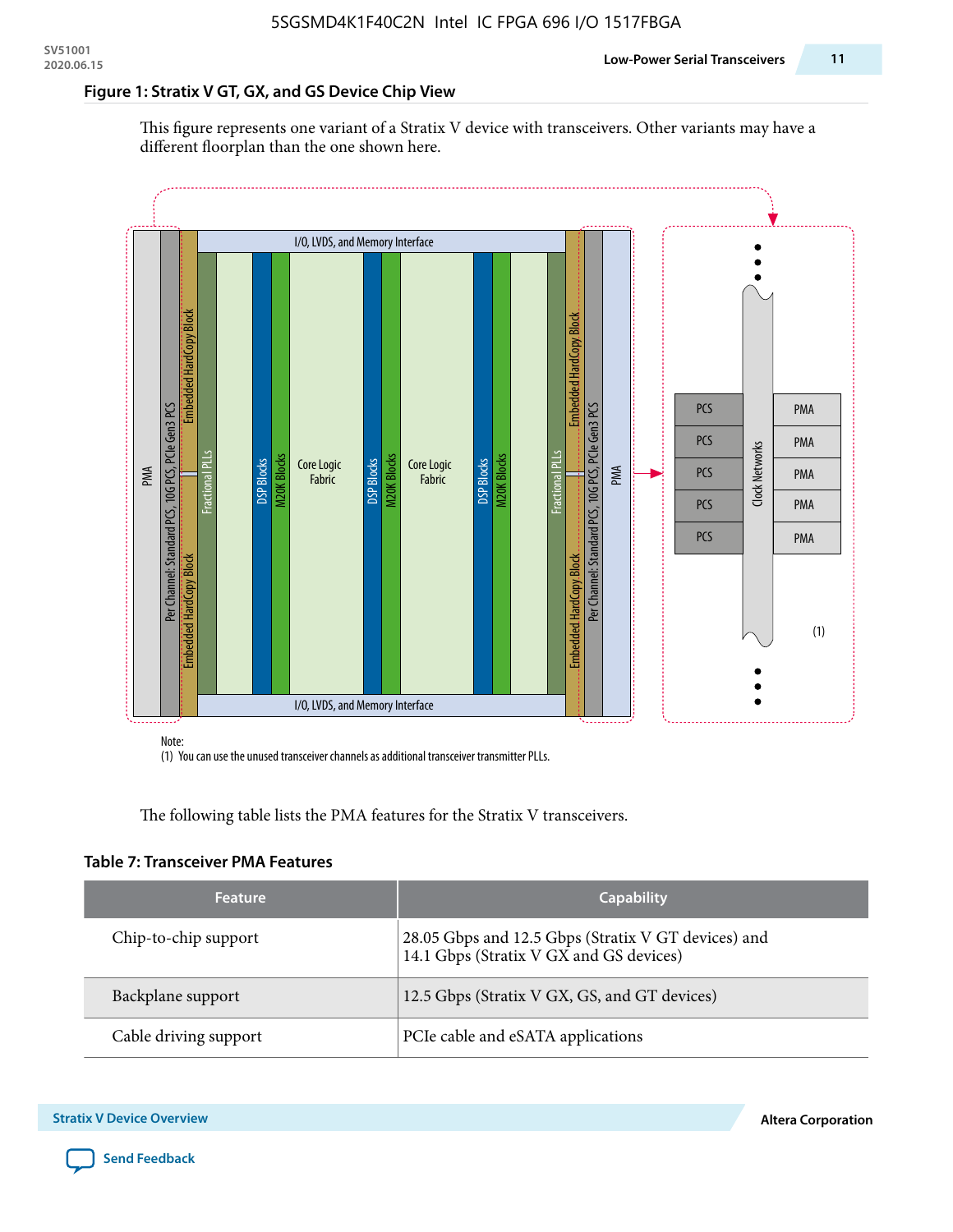**12 Low-Power Serial Transceivers**

| Feature                                             | <b>Capability</b>                                                                                                                                                         |
|-----------------------------------------------------|---------------------------------------------------------------------------------------------------------------------------------------------------------------------------|
| Optical module support with EDC                     | 10G Form-factor Pluggable (XFP), Small Form-factor Pluggable<br>(SFP+), Quad Small Form-factor Pluggable (QSFP), CXP, 100G<br>Pluggable (CFP), 100G Form-factor Pluggable |
| Continuous Time Linear Equalization<br>(CTLE)       | Receiver 4-stage linear equalization to support high-attenuation<br>channels                                                                                              |
| Decision Feedback Equalization (DFE)                | Receiver 5-tap digital equalizer to minimize losses and crosstalk                                                                                                         |
| Adaptive equalization (AEQ)                         | Adaptive engine to automatically adjust equalization to<br>compensate for changes over time                                                                               |
| PLL-based clock recovery                            | Superior jitter tolerance versus phase interpolation techniques                                                                                                           |
| Programmable deserialization and word<br>alignment  | Flexible deserialization width and configurable word alignment<br>patterns                                                                                                |
| Transmitter equalization (pre-emphasis)             | Transmitter driver 4-tap pre-emphasis and de-emphasis for<br>protocol compliance under lossy conditions                                                                   |
| Ring and LC oscillator transmitter PLLs             | Choice of transmitter PLLs per channel, optimized for specific<br>protocols and applications                                                                              |
| On-chip instrumentation (EyeQ data-<br>eye monitor) | Allows non-intrusive on-chip monitoring of both width and<br>height of the data eye                                                                                       |
| Dynamic reconfiguration                             | Allows reconfiguration of single channels without affecting<br>operation of other channels                                                                                |
| Protocol support                                    | Compliance with over 50 industry standard protocols in the<br>range of 600 Mbps to 28.05 Gbps                                                                             |

The Stratix V core logic connects to the PCS through an 8-, 10-, 16-, 20-, 32-, 40-, 64-, or 66-bit interface, depending on the transceiver data rate and protocol. Stratix V devices contain PCS hard IP to support PCIe Gen3, Gen2, Gen1, Interlaken, 10GE, XAUI, GbE, SRIO, CPRI, and GPON protocols. All other standard and proprietary protocols are supported through the transceiver PCS hard IP. The following table lists the transceiver PCS features.

#### **Table 8: Transceiver PCS Features**

| <b>Protocol</b> | Data Rates (Gbps)     | <b>Transmitter Data Path</b>                                                                  | <b>Receiver Data Path</b>                                                                                  |
|-----------------|-----------------------|-----------------------------------------------------------------------------------------------|------------------------------------------------------------------------------------------------------------|
| Custom PHY      | $0.6 \text{ to } 8.5$ | Phase compensation FIFO, byte<br>serializer, 8B/10B encoder,<br>bit-slip, and channel bonding | Word aligner, de-skew FIFO,<br>rate match FIFO, 8B/10B<br>decoder, byte deserializer, and<br>byte ordering |

**Altera Corporation** 

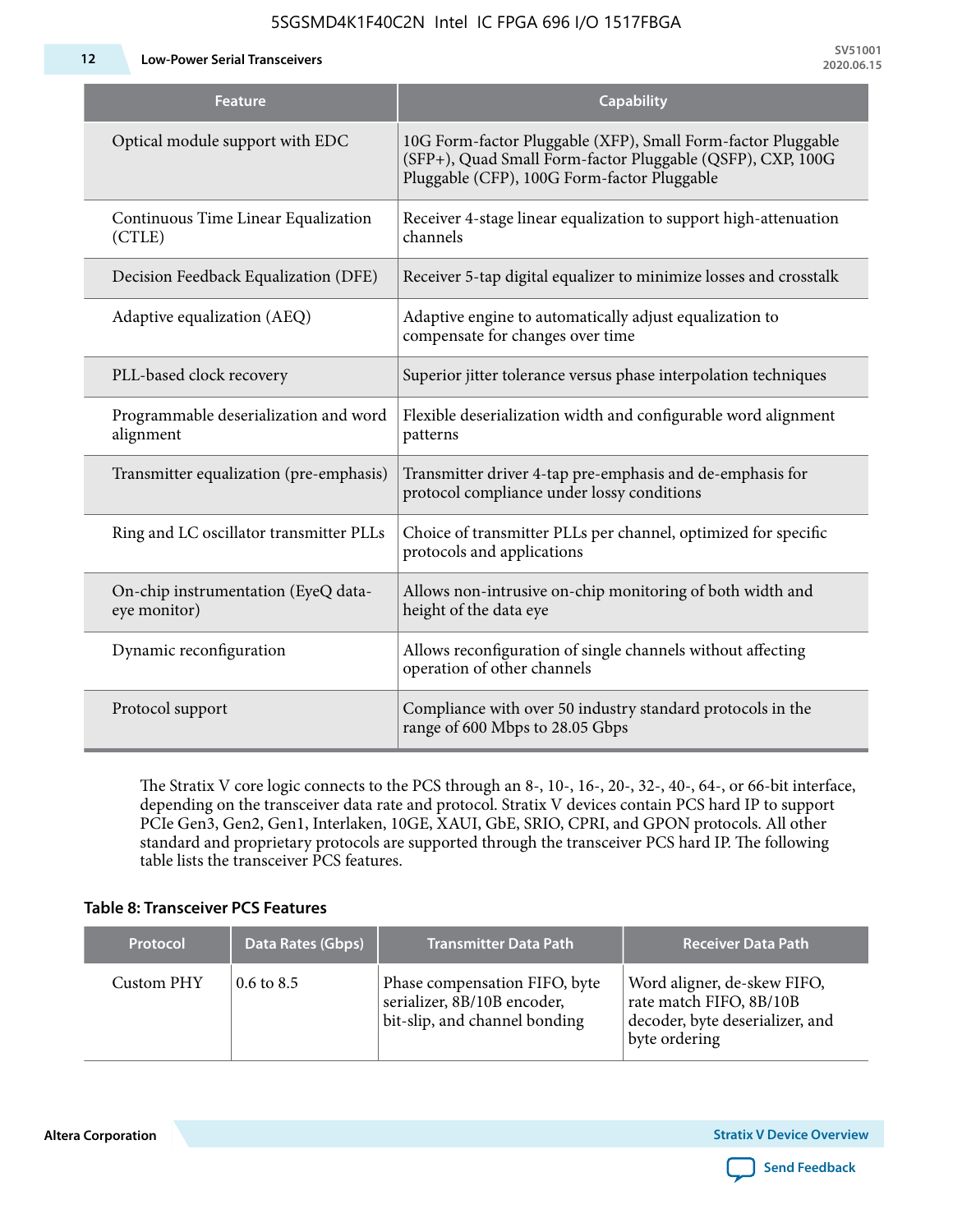**SV51001**

#### **2020.06.15 PCIe Gen3, Gen2, and Gen1 Hard IP (Embedded HardCopy Block) 13**

| Protocol                         | Data Rates (Gbps)    | <b>Transmitter Data Path</b>                                                                   | <b>Receiver Data Path</b>                                                                                                               |  |
|----------------------------------|----------------------|------------------------------------------------------------------------------------------------|-----------------------------------------------------------------------------------------------------------------------------------------|--|
| Custom 10G<br><b>PHY</b>         | 9.98 to 14.1         | TX FIFO, gear box, and bit-slip                                                                | RX FIFO and gear box                                                                                                                    |  |
| x1, x4, x8 PCIe<br>Gen1 and Gen2 | 2.5 and 5.0          | Same as custom PHY plus PIPE<br>2.0 interface to core logic                                    | Same as custom PHY plus<br>PIPE 2.0 interface to core logic                                                                             |  |
| x1, x4, x8 PCIe<br>Gen3          | 8                    | Phase compensation FIFO,<br>encoder, scrambler, gear box, and<br>bit-slip                      | Block synchronization, rate<br>match FIFO, decoder,<br>de-scrambler, and phase<br>compensation FIFO                                     |  |
| 10G Ethernet                     | 10.3125              | TX FIFO, 64/66 encoder,<br>scrambler, and gear box                                             | RX FIFO, 64/66 decoder,<br>de-scrambler, block synchro-<br>nization, and gear box                                                       |  |
| Interlaken                       | 4.9 to 14.1          | TX FIFO, frame generator,<br>CRC-32 generator, scrambler,<br>disparity generator, and gear box | RX FIFO, frame generator,<br>CRC-32 checker, frame<br>decoder, descrambler,<br>disparity checker, block<br>synchronization, and gearbox |  |
| OTN 40 and                       | $(4+1)$ x 11.3       | TX FIFO, channel bonding, and                                                                  | RX FIFO, lane deskew, and                                                                                                               |  |
| 100                              | $(10+1) \times 11.3$ | byte serializer                                                                                | byte de-serializer                                                                                                                      |  |
| GbE                              | 1.25                 | Same as custom PHY plus GbE<br>state machine                                                   | Same as custom PHY plus<br>GbE state machine                                                                                            |  |
| XAUI                             | 3.125 to 4.25        | Same as custom PHY plus XAUI<br>state machine for bonding four<br>channels                     | Same as custom PHY plus<br>XAUI state machine for re-<br>aligning four channels                                                         |  |
| <b>SRIO</b>                      | 1.25 to 6.25         | Same as custom PHY plus SRIO<br>V2.1 compliant x2 and x4 channel<br>bonding                    | Same as custom PHY plus<br>SRIO V2.1compliant x2 and<br>x4 deskew state machine                                                         |  |
| <b>CPRI</b>                      | 0.6144 to 9.83       | Same as custom PHY plus TX<br>deterministic latency                                            | Same as custom PHY plus RX<br>deterministic latency                                                                                     |  |
| <b>GPON</b>                      | 1.25, 2.5, and 10    | Same as custom PHY                                                                             | Same as custom PHY                                                                                                                      |  |

# **PCIe Gen3, Gen2, and Gen1 Hard IP (Embedded HardCopy Block)**

Stratix V devices have PCIe hard IP designed for performance, ease-of-use, and increased functionality. The PCIe hard IP consists of the PCS, data link, and transaction layers. The PCIe hard IP supports Gen3, Gen2, and Gen1 end point and root port up to x8 lane configurations.

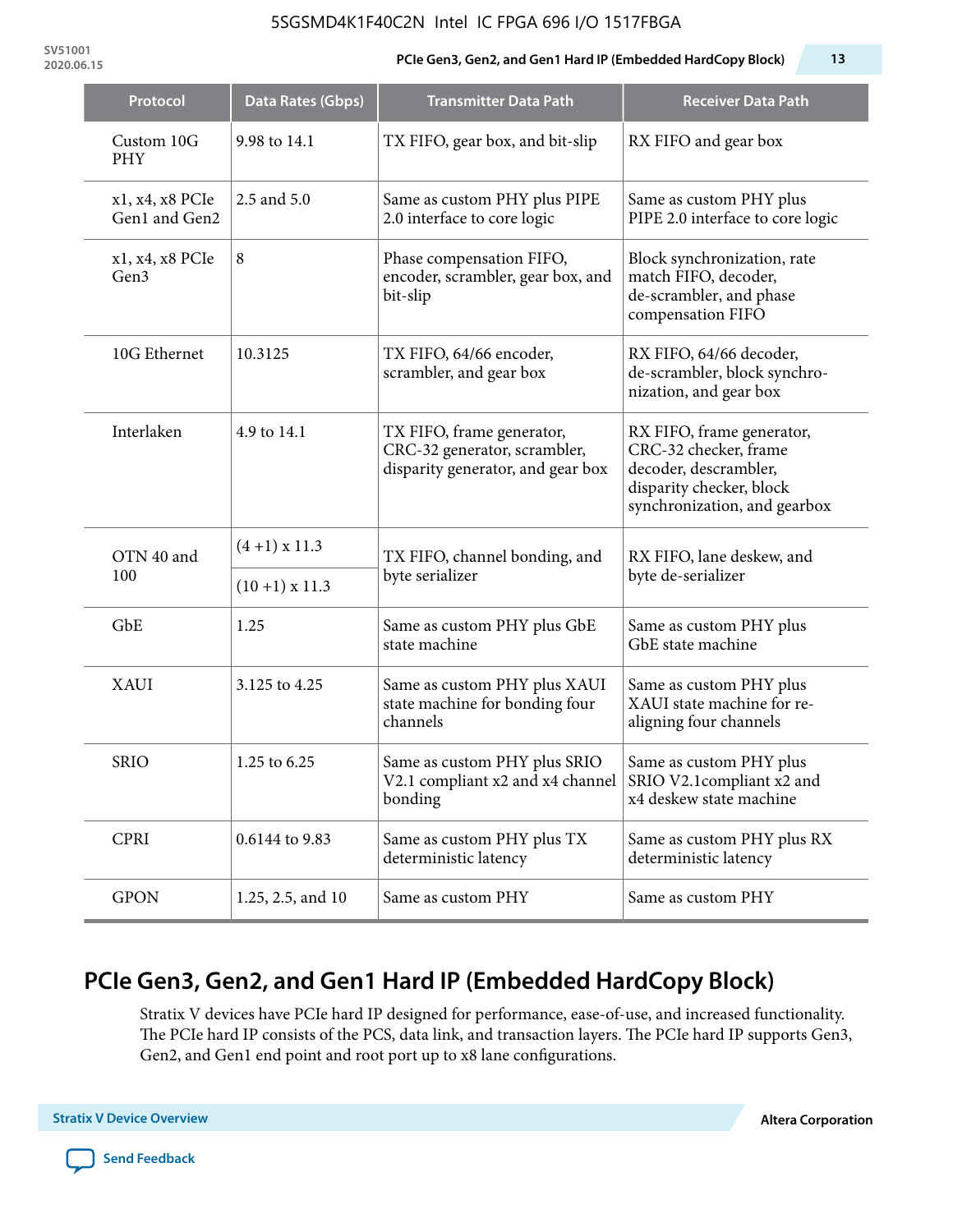#### **14 External Memory and GPIO**

The Stratix V PCIe hard IP operates independently from the core logic, which allows the PCIe link to wake up and complete link training in less than 100 ms while the Stratix V device completes loading the programming file for the rest of the FPGA. The PCIe hard IP also provides added functionality, which helps support emerging features such as Single Root I/O Virtualization (SR-IOV) or optional protocol extensions. In addition, the Stratix V device PCIe hard IP has improved end-to-end data path protection using ECC and enables device CvP.

In all Stratix V devices, the primary PCIe hard IP that supports CvP is always in the bottom left corner of the device (IOBANK\_B0L) when viewing the die from the top.

### **External Memory and GPIO**

Each Stratix V I/O block has a hard FIFO that improves the resynchronization margin as data is transferred from the external memory to the FPGA.

The hard FIFO also lowers PHY latency, resulting in higher random access performance. GPIOs include on-chip dynamic termination to reduce the number of external components and minimize reflections. On-package decoupling capacitors suppress noise on the power lines, which reduce noise coupling into the I/Os. Memory banks are isolated to prevent core noise from coupling to the output, thus reducing jitter and providing optimal signal integrity.

The external memory interface block uses advanced calibration algorithms to compensate for process, voltage and temperature (PVT) variations in the FPGA and external memory components. The advanced algorithms ensure maximum bandwidth and a robust timing margin across all conditions. Stratix V devices deliver a complete memory solution with the High Performance Memory Controller II (HPMC II) and UniPHY MegaCore® IP that simplifies a design for today's advanced memory modules. The following table lists external memory interface block performance.

| Interface         | Performance (MHz) |
|-------------------|-------------------|
| DDR3              | 933               |
| DDR <sub>2</sub>  | 400               |
| QDR II            | 350               |
| $QDR II+$         | 550               |
| <b>RLDRAM II</b>  | 533               |
| <b>RLDRAM III</b> | 800               |

#### **Table 9: External Memory Interface Performance**

The specifications listed in this table are performance targets. For a current achievable performance, use the *External Memory Interface Spec Estimator*.

#### **Related Information**

**[External Memory Interface Spec Estimator](http://www.altera.com/technology/memory/estimator/mem-emif-index.html)**

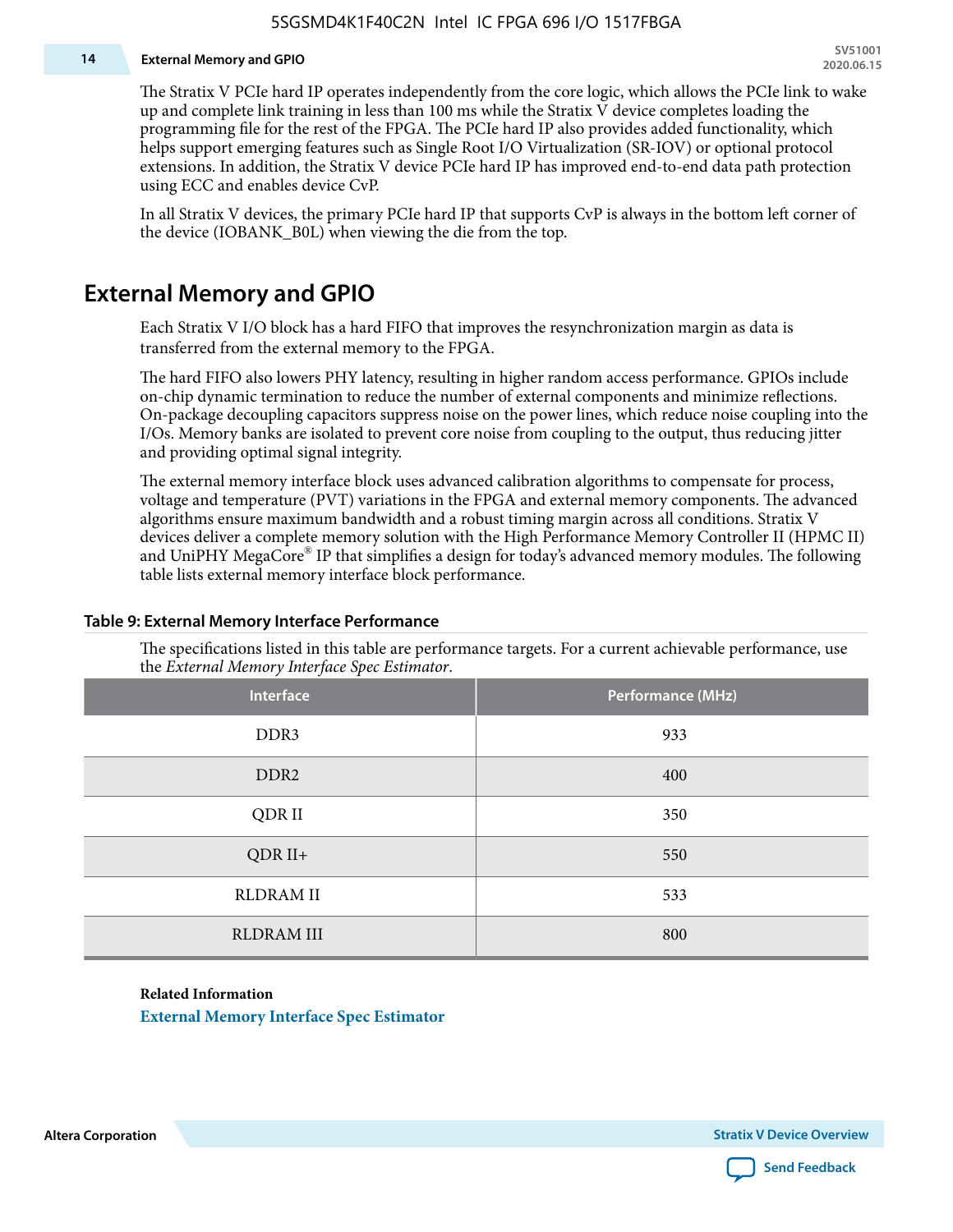# **Adaptive Logic Module**

Stratix V devices use an improved ALM to implement logic functions more efficiently. The Stratix V ALM has eight inputs with a fracturable look-up table (LUT), two dedicated embedded adders, and four dedicated registers.

The Stratix V ALM has the following enhancements:

- Packs 6% more logic when compared with the ALM found in Stratix IV devices.
- Implements select 7-input LUT-based functions, all 6-input logic functions, and two independent functions consisting of smaller LUT sizes (such as two independent 4-input LUTs) to optimize core usage.
- Adds more registers (four registers per 8-input fracturable LUT). More registers allow Stratix V devices to maximize core performance at a higher core logic usage and provides easier timing closure for register-rich and heavily pipelined designs.

The Quartus II software leverages the Stratix V ALM logic structure to deliver the highest performance, optimal logic usage, and lowest compile times. The Quartus II software simplifies design re-use because it automatically maps legacy Stratix designs into the new Stratix V ALM architecture.

# **Clocking**

The Stratix V device core clock network is designed to support 800-MHz fabric operations and 1,066-MHz and 1,600-Mbps external memory interfaces.

The clock network architecture is based on Altera's proven global, quadrant, and peripheral clock structure, which is supported by dedicated clock input pins and fractional clock synthesis PLLs. The Quartus II software identifies all unused sections of the clock network and powers them down, which reduces power consumption.

# **Fractional PLL**

Stratix V devices contain up to 32 fractional PLLs.

You can use the fractional PLLs to reduce both the number of oscillators required on the board and the clock pins used in the FPGA by synthesizing multiple clock frequencies from a single reference clock source. In addition, you can use the fractional PLLs for clock network delay compensation, zero delay buffering, and transmitter clocking for transceivers. Fractional PLLs can be individually configured for integer mode or fractional mode with third-order delta-sigma modulation.

# **Embedded Memory**

Stratix V devices contain two types of embedded memory blocks: MLAB (640-bit) and M20K (20-Kbit). MLAB blocks are ideal for wide and shallow memories. M20K blocks are useful for supporting larger memory configurations and include ECC.

Both types of memory blocks operate up to 600 MHz and can be configured to be a single- or dual-port RAM, FIFO, ROM, or shift register. These memory blocks are flexible and support a number of memory configurations, as shown in the following table.

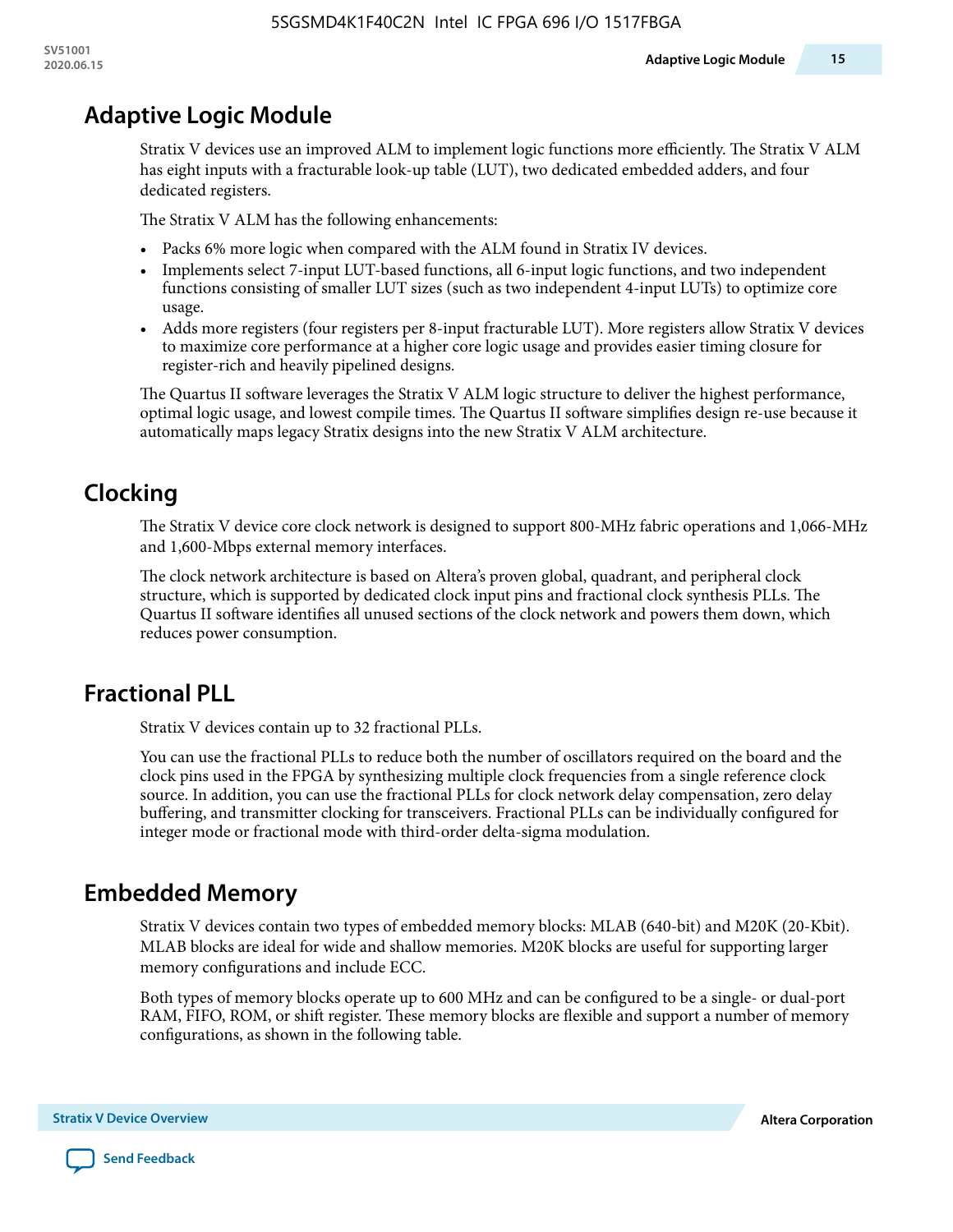#### **16 Variable Precision DSP Block**

**SV51001 2020.06.15**

#### **Table 10: Embedded Memory Block Configuration**

| MLAB (640 Bits) | M20K (20,480 Bits) |  |  |
|-----------------|--------------------|--|--|
|                 | 512x40             |  |  |
|                 | 1Kx20              |  |  |
| 32x20           | 2Kx10              |  |  |
| 64x10           | 4Kx5               |  |  |
|                 | 8Kx2               |  |  |
|                 | 16Kx1              |  |  |

The Quartus II software simplifies design re-use by automatically mapping memory blocks from legacy Stratix devices into the Stratix V memory architecture.

### **Variable Precision DSP Block**

Stratix V FPGAs feature the industry's first variable precision DSP block that you can configure to natively support signal processing with precision ranging from 9x9 to 36x36.

You can independently configure each DSP block at compile time as either a dual 18x18 multiply accumulate or a single 27x27 multiply accumulate. With a dedicated 64-bit cascade bus, you can cascade multiple variable precision DSP blocks to implement even higher precision DSP functions efficiently. The following table describes how variable precision is accommodated within a DSP block or by using multiple blocks.

| <b>Multiplier Size</b><br>(bits) | <b>DSP Block Resources</b>          | <b>Expected Usage</b>                                      |
|----------------------------------|-------------------------------------|------------------------------------------------------------|
| 9x9                              | 1/3 of variable precision DSP block | Low precision fixed point                                  |
| 18x18                            | 1/2 of variable precision DSP block | Medium precision fixed point                               |
| 27x27                            | 1 variable precision DSP block      | High precision fixed or single precision<br>floating point |
| 36x36                            | 2 variable precision DSP blocks     | Very high precision fixed point                            |

#### **Table 11: Variable Precision DSP Block Configurations**

Complex multiplication is common in DSP algorithms. One of the most popular applications of complex multipliers is the fast Fourier transform (FFT) algorithm, which increases precision requirements on only one side of the multiplier. The variable precision DSP block is designed to support the FFT algorithm with a proportional increase in DSP resources with precision growth. The following table lists complex multipli‐ cation with variable precision DSP blocks.

**Altera Corporation** 

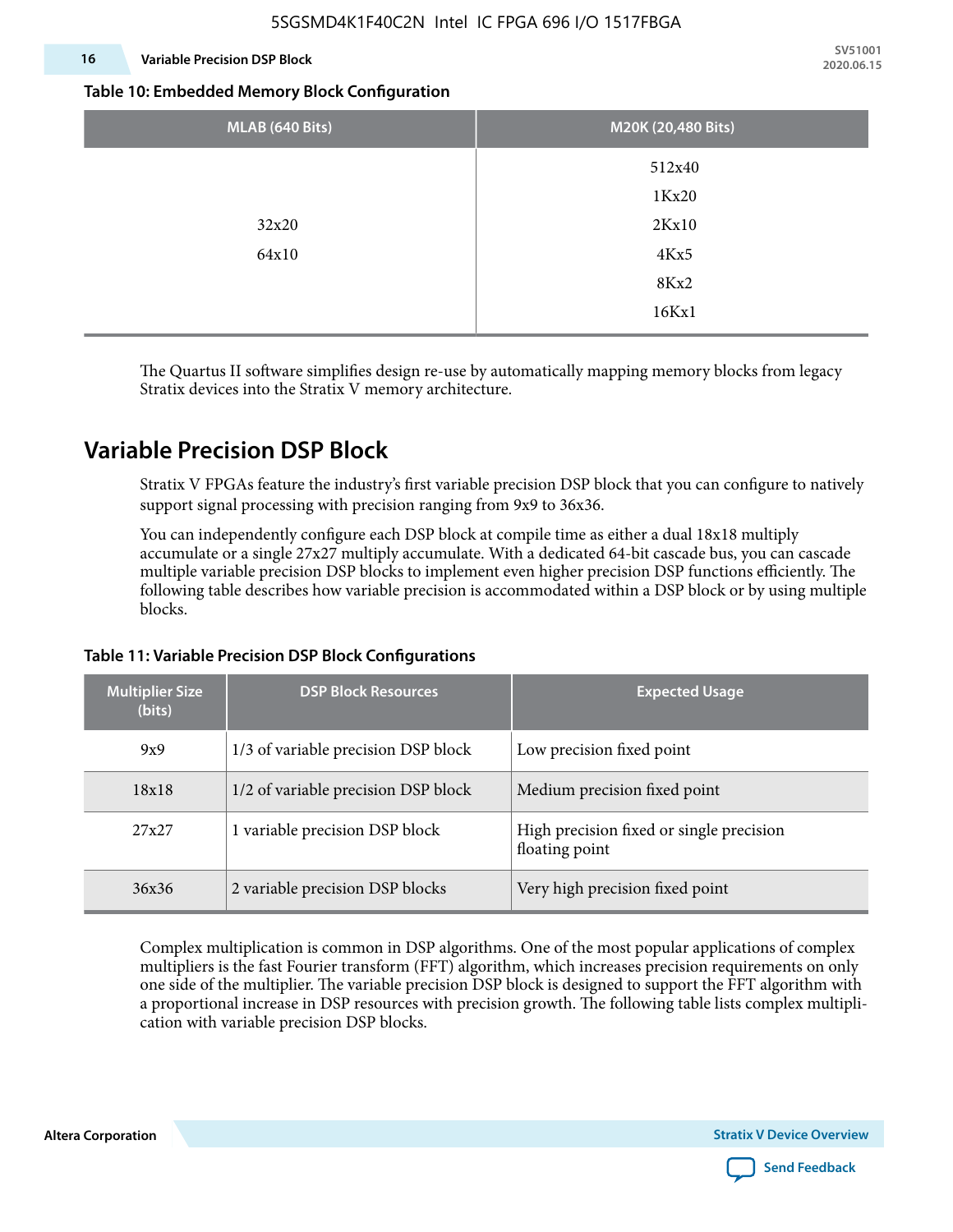| <b>Multiplier Size</b><br>(bits) | <b>DSP Block Resources</b>      | <b>Expected Usage</b>                     |
|----------------------------------|---------------------------------|-------------------------------------------|
| 18x18                            | 2 variable precision DSP blocks | Resource optimized FFTs                   |
| 18x25                            | 3 variable precision DSP blocks | Accommodate bit growth through FFT stages |
| 18x36                            | 4 variable precision DSP blocks | Highest precision FFT stages              |
| 27x27                            | 4 variable precision DSP blocks | Single precision floating point           |

#### **Table 12: Complex Multiplication with Variable Precision DSP Blocks**

For FFT applications with high dynamic range requirements, only the Altera $^\circ$  FFT MegaCore offers an option of single precision floating point implementation, with the resource usage and performance similar to high-precision fixed point implementations.

Other new features include:

- 64-bit accumulator, the largest in the industry
- Hard pre-adder, available in both 18- and 27-bit modes
- Cascaded output adders for efficient systolic FIR filters
- Internal coefficient register banks
- Enhanced independent multiplier operation
- Efficient support for single- and double-precision floating point arithmetic
- Ability to infer all the DSP block modes through HDL code using the Altera Complete Design Suite

The variable precision DSP block is ideal for higher bit precision in high-performance DSP applications. At the same time, the variable precision DSP block can efficiently support the many existing 18-bit DSP applications, such as high definition video processing and remote radio heads. Stratix V FPGAs, with the variable precision DSP block architecture, are the only FPGA family that can efficiently support many different precision levels, up to and including floating point implementations. This flexibility results in increased system performance, reduced power consumption, and reduced architecture constraints for system algorithm designers.

### **Power Management**

Stratix V devices leverage FPGA architectural features and process technology advancements to reduce total power consumption by up to 30% when compared with Stratix IV devices at the same performance level.

Stratix V devices continue to provide programmable power technology, introduced in earlier generations of Stratix FPGA families. The Quartus II software PowerPlay feature identifies critical timing paths in a design and biases core logic in that path for high performance. PowerPlay also identifies non-critical timing paths and biases core logic in that path for low power instead of high performance. PowerPlay automatically biases core logic to meet performance and optimize power consumption.

Additionally, Stratix V devices have a number of hard IP blocks that reduce logic resources and deliver substantial power savings when compared with soft implementations. The list includes PCIe Gen1/Gen2/ Gen3, Interlaken PCS, hard I/O FIFOs, and transceivers. Hard IP blocks consume up to 50% less power than equivalent soft implementations.

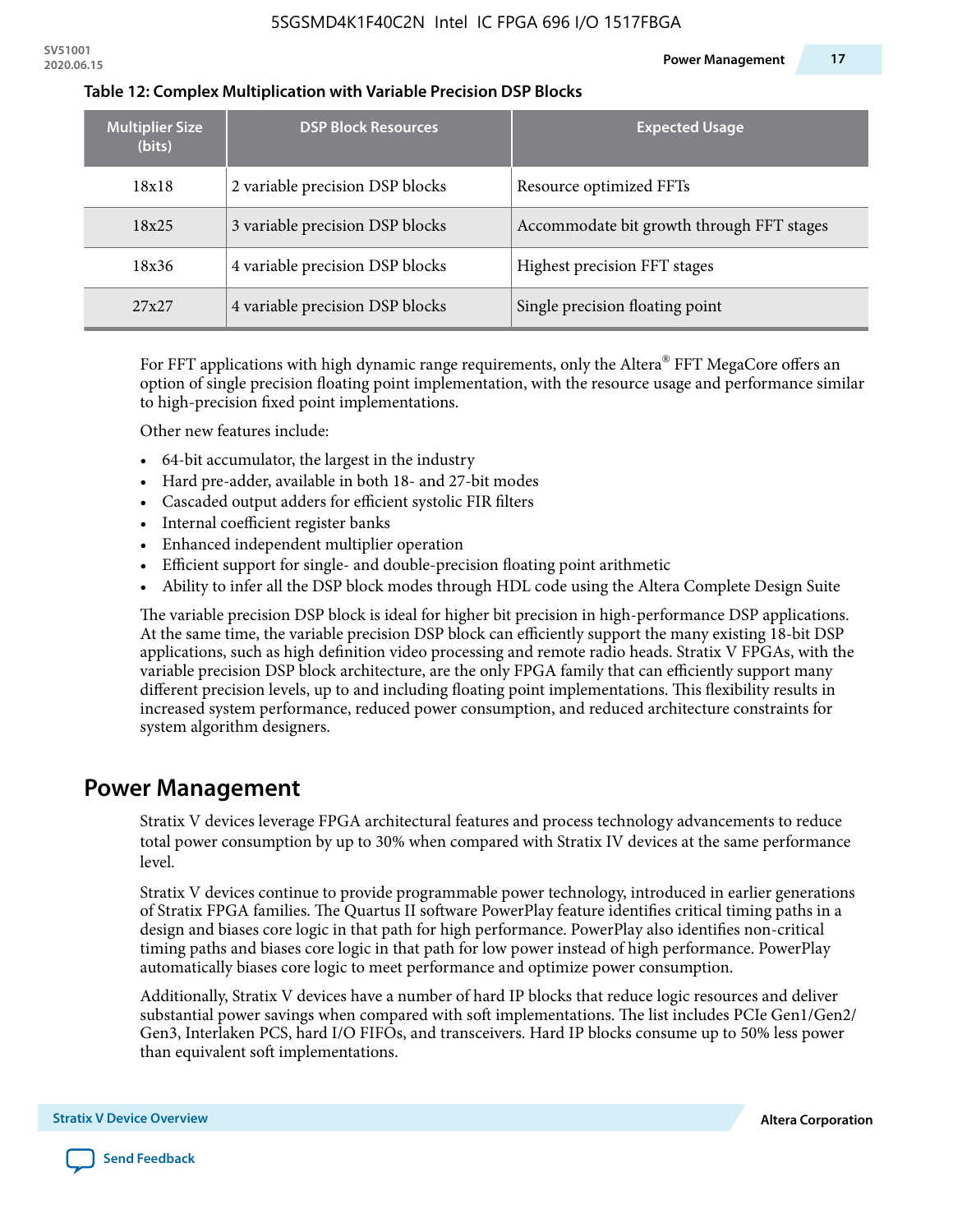#### **18 Incremental Compilation**

Stratix V transceivers are designed for power efficiency. The transceiver channels consume 50% less power than Stratix IV FPGAs. The transceiver PMA consumes approximately 90 mW at 6.5 Gbps and 170 mW at 12.5 Gbps.

### **Incremental Compilation**

The Quartus II software incremental compilation feature reduces compilation time by up to 70% and preserves performance to ease timing closure.

Incremental compilation supports top-down, bottom-up, and team-based design flows. Incremental compilation facilitates modular hierarchical and team-based design flows where a team of designers work in parallel on a design. Different designers or IP providers can develop and optimize different blocks of the design independently, which you can then import into the top-level project.

### **Enhanced Configuration and CvP**

Stratix V device configuration is enhanced for ease-of-use, speed, and cost.

Stratix V devices support a new 4-bit bus active serial mode (ASx4). ASx4 supports up to a 400Mbps data rate using small low-cost quad interface Flash devices. ASx4 mode is easy to use and offers an ideal balance between cost and speed. Finally, the fast passive parallel (FPP) interface is enhanced to support 8-, 16-, and 32-bit data widths to meet a wide range of performance and cost goals.

You can configure Stratix V FPGAs using CvP with PCIe. CvP with PCIe divides the configuration process into two parts: the PCIe hard IP and periphery and the core logic fabric. CvP uses a much smaller amount of external memory (flash or ROM) because CvP has to store only the configuration file for the PCIe hard IP and periphery. The 100-ms power-up to active time (for PCIe) is much easier to achieve when only the PCIe hard IP and periphery are loaded. After the PCIe hard IP and periphery are loaded and the root port is booted up, application software running on the root port can send the configuration file for the FPGA fabric across the PCIe link where the file is loaded into the FPGA. The FPGA is then fully configured and functional.

The following table lists the configuration modes available for Stratix V devices.

| <b>Mode</b>                           | <b>Fast or</b><br><b>Slow POR</b> | Compres-<br>sion | <b>Encryption</b> | Remote<br><b>Update</b> | Data Width | <b>Max Clock</b><br>Rate (MHz) | <b>Max Data Rate</b><br>(Mbps) |
|---------------------------------------|-----------------------------------|------------------|-------------------|-------------------------|------------|--------------------------------|--------------------------------|
| <b>Active Serial</b><br>(AS)          | Yes                               | Yes              | Yes               | Yes                     | 1, 4       | 100                            | 400                            |
| Passive Serial<br>(PS)                | Yes                               | Yes              | Yes               |                         | 1          | 125                            | 125                            |
| <b>Fast Passive</b><br>Parallel (FPP) | Yes                               | Yes              | Yes               | $Yes$ $(14)$            | 8, 16, 32  | $125^{(15)}$                   | 3,000                          |

#### **Table 13: Configuration Modes for Stratix V Devices**

**Altera Corporation Stratix V Device Overview**



<sup>(14)</sup> Remote update support with the Parallel Flash Loader.

<sup>&</sup>lt;sup>(15)</sup> The maximum clock rate is 125 MHz for x8 and x16 FPP, but only 100 MHz for x32 FPP.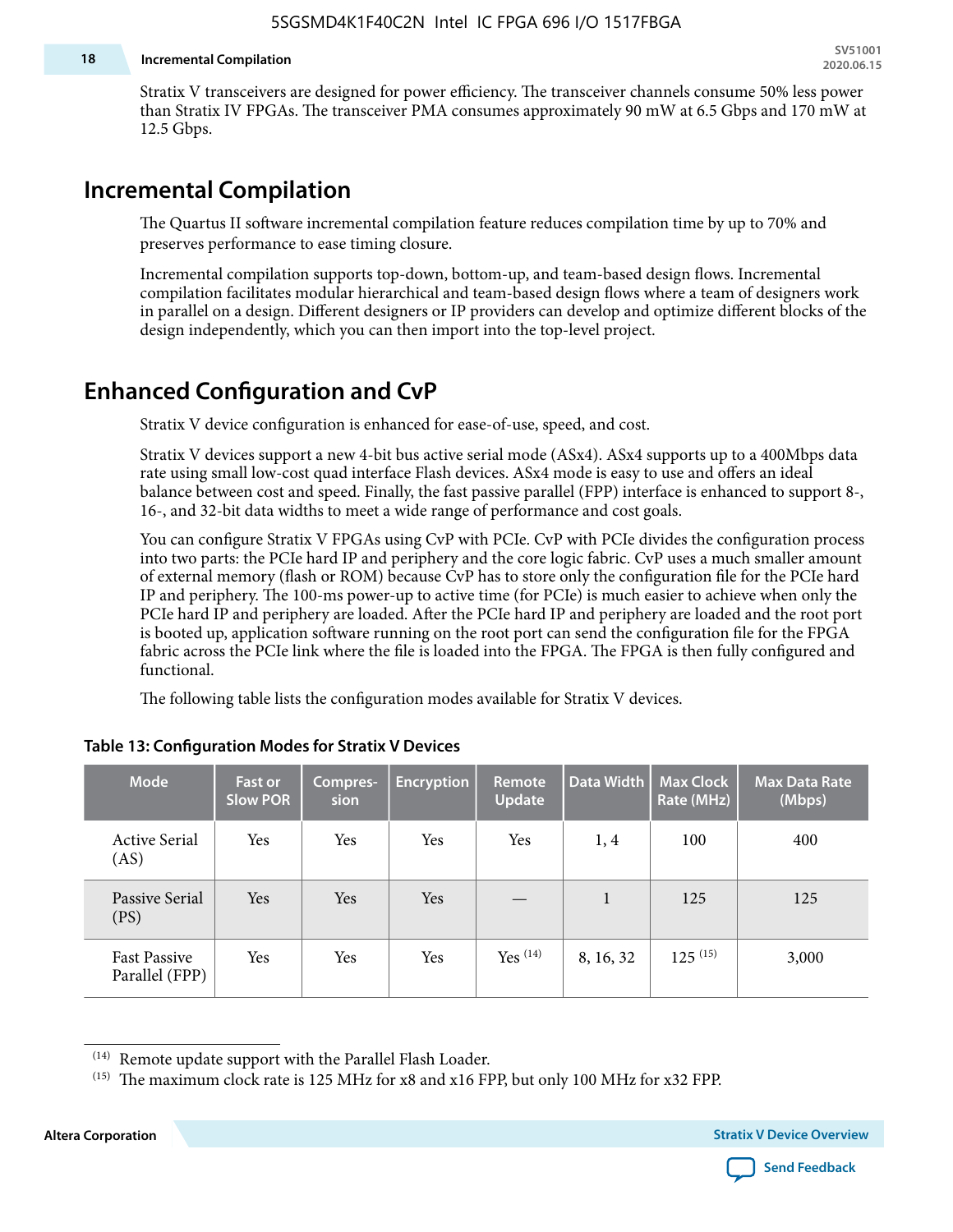| <b>Mode</b>                     | <b>Fast or</b><br><b>Slow POR</b> | Compres-<br>sion | <b>Encryption</b> | Remote<br><b>Update</b> | Data Width | <b>Max Clock</b><br>Rate (MHz) | <b>Max Data Rate</b><br>(Mbps) |
|---------------------------------|-----------------------------------|------------------|-------------------|-------------------------|------------|--------------------------------|--------------------------------|
| CvP                             |                                   |                  | Yes               | Yes                     | 1, 2, 4, 8 |                                | 3,000                          |
| Partial<br>Reconfigura-<br>tion |                                   |                  | Yes               | Yes                     | 16         | 125                            | 2,000                          |
| JTAG                            |                                   |                  |                   |                         |            | 33                             | 33                             |

### **Partial Reconfiguration**

Partial reconfiguration allows you to reconfigure part of the FPGA while other sections continue to operate.

This capability is required in systems where uptime is critical because partial reconfiguration allows you to make updates or adjust functionality without disrupting services. While lowering power and cost, partial reconfiguration also increases the effective logic density by removing the necessity to place FPGA functions that do not operate simultaneously. Instead, you can store these functions in external memory and load them as required. This capability reduces the size of the FPGA by allowing multiple applications on a single FPGA, saving board space and reducing power.

You no longer need to know all the details of the FPGA architecture to perform partial reconfiguration. Altera simplifies the process by extending the power of incremental compilation used in earlier versions of the Quartus II software.

Partial reconfiguration is supported in the following configurations:

- Partial reconfiguration through the FPP x16 I/O interface
- CvP
- Soft internal core, such as the Nios® II processor.

# **Automatic Single Event Upset Error Detection and Correction**

Stratix V devices offer single event upset (SEU) error detection and correction circuitry that is robust and easy to use.

The correction circuitry includes protection for configuration RAM (CRAM) programming bits and user memories. The CRAM is protected by a continuously running cyclical redundancy check (CRC) error detection circuit with integrated ECC that automatically corrects one or double-adjacent bit errors and detects higher order multi-bit errors. When more than two errors occur, correction is available through a core programming file reload that refreshes a design while the FPGA is operating.

The physical layout of the FPGA is optimized to make the majority of multi-bit upsets appear as independent single- or double-adjacent bit errors, which are automatically corrected by the integrated CRAM ECC circuitry. In addition to the CRAM protection in Stratix V devices, user memories include integrated ECC circuitry and are layout-optimized to enable error detection of 3-bit errors and correction for 2-bit errors.

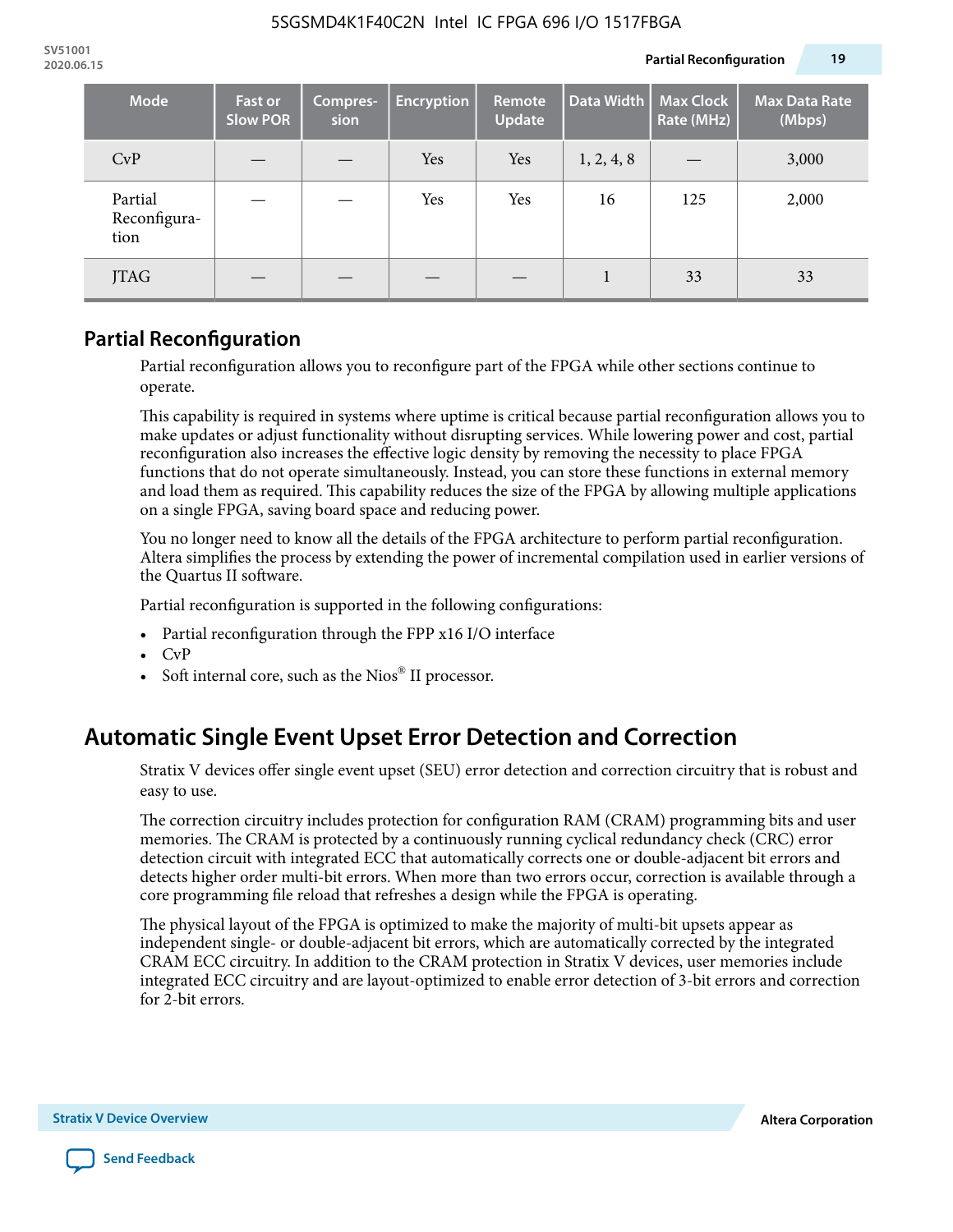### **HardCopy V Devices**

HardCopy V ASICs offer the lowest risk and lowest total cost in ASIC designs with embedded high-speed transceivers. You can prototype and debug with Stratix V FPGAs, then use HardCopy V ASICs for volume production. The proven turnkey process creates a functionally equivalent HardCopy V ASIC with or without embedded transceivers to meet all timing constraints in as little as 12 weeks.

The powerful combination of Stratix V FPGAs and HardCopy V ASICs can help you meet your design requirements. Whether you plan for ASIC production and require the lowest-risk, lowest-cost path from specification to production or require a cost reduction path for your FPGA-based systems, Altera provides the optimal solution for power, performance, and device bandwidth.

# **Ordering Information**

This section describes ordering information for Stratix V GT, GX, GS, and E devices.

The following figure shows the ordering codes for Stratix V devices.

**Altera Corporation** 

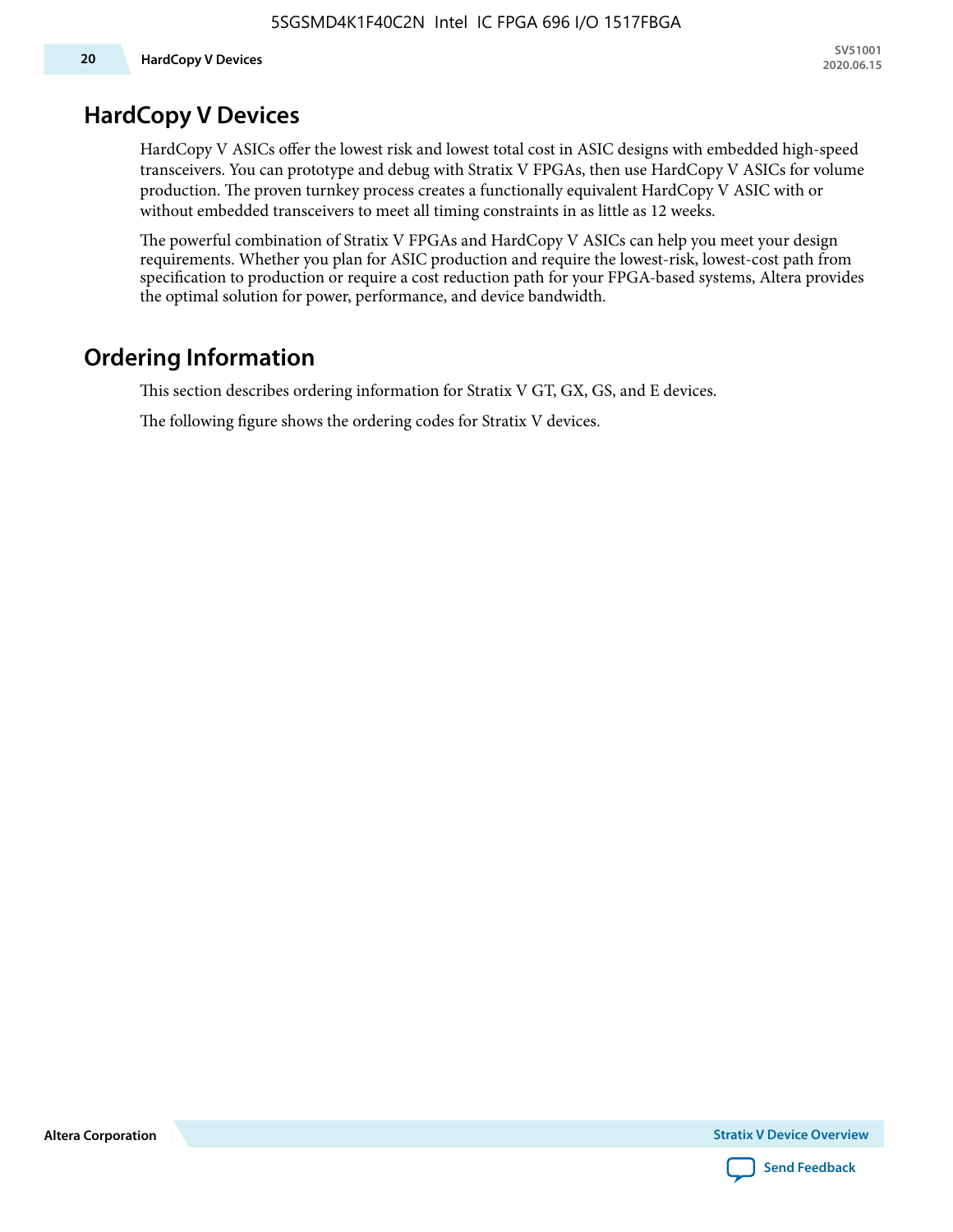#### **Figure 2: Ordering Information for Stratix V Devices**



(1) Stratix V mainstream "M" devices have exactly one instantiation of PCI Express hard IP. Extended "E" devices have either two or four instantiations of PCI Express hard IP, depending on the device and package combination. For non-transceiver Stratix V devices, this character does not appear in the part number.

(2) You can select one or two of these options, or you can ignore these options.

(3) YY parts can support transceiver operations up to 10.3125 Gbps.

(4) Contact Intel for availability.

# **Document Revision History**

| <b>Document</b><br><b>Version</b> | <b>Changes</b>                                                                                                                                            |
|-----------------------------------|-----------------------------------------------------------------------------------------------------------------------------------------------------------|
| 2020.06.15                        | Updated Figure: Ordering Information for Stratix V Devices:<br>• Added the RoHS ordering information.<br>• Removed "ES" from the list of optional suffix. |

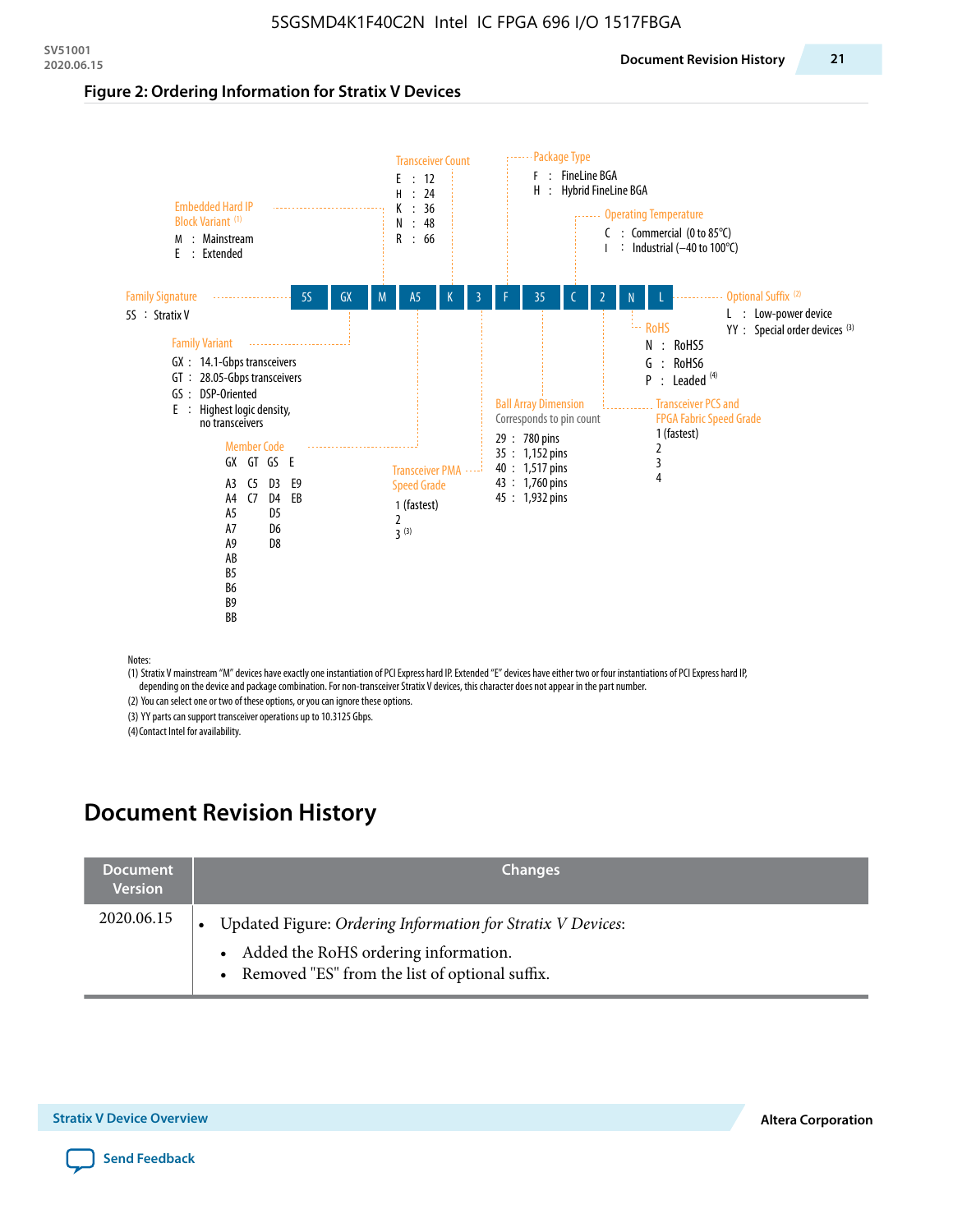#### **22 Document Revision History**

**SV51001 2020.06.15**

#### **Table 14: Document Revision History**

| <b>Date</b>   | <b>Version</b> | <b>Changes Made</b>                                                                                                                                                                                                                                                                                                                                                                                                                                                                                                                                                                             |
|---------------|----------------|-------------------------------------------------------------------------------------------------------------------------------------------------------------------------------------------------------------------------------------------------------------------------------------------------------------------------------------------------------------------------------------------------------------------------------------------------------------------------------------------------------------------------------------------------------------------------------------------------|
| October 2015  | 2015.10.01     | Changed heading in the "Ordering Information for Stratix V<br>Devices" figure to "Embedded Hard IP Block Variant".                                                                                                                                                                                                                                                                                                                                                                                                                                                                              |
| January 2015  | 2015.01.15     | Added ALM counts and device package sizes to the four<br>$\bullet$<br>device family features tables.<br>In the "Stratix V GX Device Features" table, changed the<br>$\bullet$<br>number of DDR3 SDRAM x72 DIMM Interfaces for the<br>5SGXA3 and 5SGXA4 devices to 6. Also added footnote<br>to this row.<br>Deleted listings for 40GBASE-R and 100GBASE-R<br>Ethernet from the "Transceiver PCS Features" table in the<br>"Low-Power Serial Transceivers" section.<br>Added YY code to the Optional Suffix category in the<br>$\bullet$<br>"Ordering Information for Stratix V Devices" figure. |
| April 2014    | 2014.04.08     | Updated "Variable precision DSP blocks" section of the<br>"Features Summary" table to 600 MHz performance.                                                                                                                                                                                                                                                                                                                                                                                                                                                                                      |
| April 2014    | 2014.04.03     | Updated GPIOs section of the "Features Summary" table<br>$\bullet$<br>to 1.6 Gbps LVDS.<br>Changed clocking speed to 800 MHz in the "Features<br>Summary" and the "Clocking" sections.                                                                                                                                                                                                                                                                                                                                                                                                          |
| January 2014  | 2014.01.10     | Added link to Altera Product Selector in the "Stratix V<br>Family Plan" section.<br>Corrected DDR2 performance from 533 MHz to<br>$\bullet$<br>400 MHz.<br>Updated "Device Migration List Across All Stratix V<br>Device Variants" table.                                                                                                                                                                                                                                                                                                                                                       |
| May 2013      | 2013.05.06     | Added link to the known document issues in the<br>Knowledge Base.<br>Updated backplane support information.<br>Added a note about the number of I/Os to each table in<br>the "Stratix V Family Plan" section.<br>Updated the "Ordering Information for Stratix V<br>$\bullet$<br>Devices" figure.                                                                                                                                                                                                                                                                                               |
| December 2012 | 3.1            | Updated Table 6 and Table 13.<br>$\bullet$<br>Updated Figure 2.<br>$\bullet$                                                                                                                                                                                                                                                                                                                                                                                                                                                                                                                    |
| June 2012     | 3.0            | Converted chapter to stand-alone format and removed<br>$\bullet$<br>from the Stratix V handbook.<br>Changed title of document to Stratix V Device Overview<br>$\bullet$<br>Updated Figure 1.<br>$\bullet$<br>Minor text edits.                                                                                                                                                                                                                                                                                                                                                                  |

**Altera Corporation** 

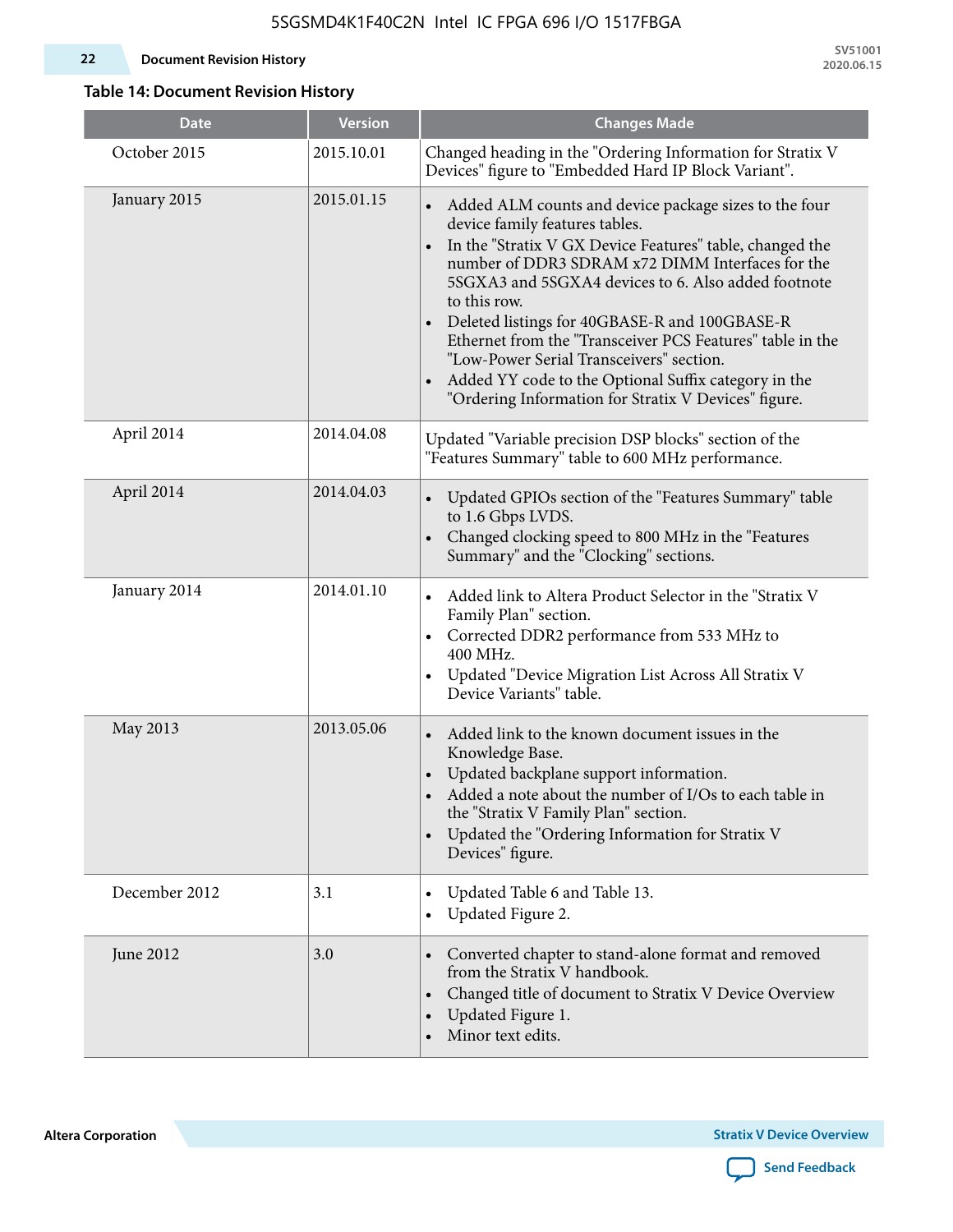| <b>Date</b>    | <b>Version</b> | <b>Changes Made</b>                                                                                                                                                                                                                                 |
|----------------|----------------|-----------------------------------------------------------------------------------------------------------------------------------------------------------------------------------------------------------------------------------------------------|
| February 2012  | 2.3            | Updated Table 1-2, Table 1-3, Table 1-4, and Table 1-5.<br>$\bullet$<br>Updated Figure 1-2.<br>Updated "Automatic Single Event Upset Error Detection<br>and Correction" on page 18.<br>Minor text edits.                                            |
| December 2011  | 2.2            | Updated Table 1-2 and Table 1-3.                                                                                                                                                                                                                    |
| November 2011  | 2.1            | Changed Stratix V GT transceiver speed from 28 Gbps to<br>28.05 Gbps.<br>Updated Figure 1-2.<br>$\bullet$                                                                                                                                           |
| November 2011  | 2.0            | Revised Figure 1-2.<br>$\bullet$<br>Updated Table 1-5.<br>Minor text edits.                                                                                                                                                                         |
| September 2011 | 1.10           | Updated Table 1-2, Table 1-3, and Table 1-4.                                                                                                                                                                                                        |
| September 2011 | 1.9            | Updated Table 1-1, Table 1-2, Table 1-3, Table 1-4, and<br>Table $1-5$ .<br>Updated Figure 1-2.<br>Minor text edits.                                                                                                                                |
| June 2011      | 1.8            | Changed 800 MHz to 1,066 MHz for DDR3 in Table 1-8<br>and in text.                                                                                                                                                                                  |
| May 2011       | 1.7            | For Stratix V GT devices, changed 14.1 Gbps to<br>12.5 Gbps.<br>• Changed Configuration via PCIe to Configuration via<br>Protocol<br>Updated Table 1-1, Table 1-2, Table 1-3, Table 1-4,<br>Table 1-5, and Table 1-6.<br>Chapter moved to Volume 1. |
| January 2011   | 1.6            | Added Stratix V GS information.<br>Updated tables listing device features.<br>Added device migration information.<br>$\bullet$<br>Updated 12.5-Gbps transceivers to 14.1-Gbps<br>$\bullet$<br>transceivers                                          |
| December 2010  | 1.5            | Updated Table 1-1.                                                                                                                                                                                                                                  |
| December 2010  | 1.4            | Updated Table 1-1.<br>Updated Figure 1-2.<br>Converted to the new template.<br>$\bullet$<br>Minor text edits.                                                                                                                                       |

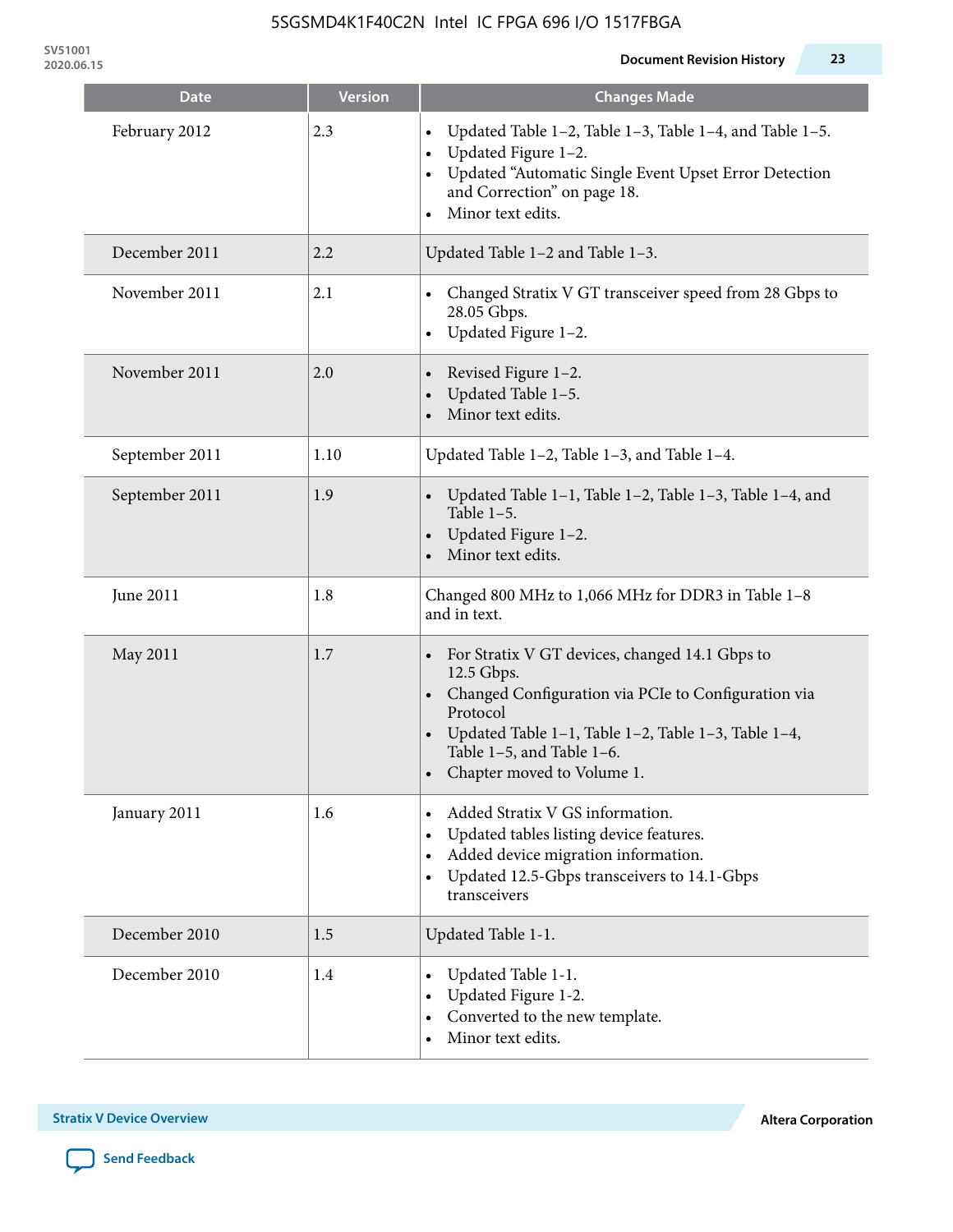

**24 Document Revision History**

| <b>Date</b>      | <b>Version</b> | <b>Changes Made</b>                                                                                                                                                                                                                                                                                                                                                                             |
|------------------|----------------|-------------------------------------------------------------------------------------------------------------------------------------------------------------------------------------------------------------------------------------------------------------------------------------------------------------------------------------------------------------------------------------------------|
| <b>July 2010</b> | 1.3            | Updated Table 1-5                                                                                                                                                                                                                                                                                                                                                                               |
| <b>July 2010</b> | 1.2            | Updated "Features Summary" on page 1-2<br>Updated resource counts in Table 1-1 and Table 1-2<br>Removed "Interlaken PCS Hard IP" and "10G Ethernet<br>Hard IP"<br>Added "40G and 100G Ethernet Hard IP (Embedded<br>HardCopy Block)" on page 1-7<br>Added information about Configuration via PCIe<br>Added "Partial Reconfiguration" on page 1-12<br>Added "Ordering Information" on page 1-14 |
| May 2010         | 1.1            | Updated part numbers in Table $1-1$ and Table $1-2$                                                                                                                                                                                                                                                                                                                                             |
| April 2010       | 1.0            | Initial release                                                                                                                                                                                                                                                                                                                                                                                 |

**Altera Corporation**